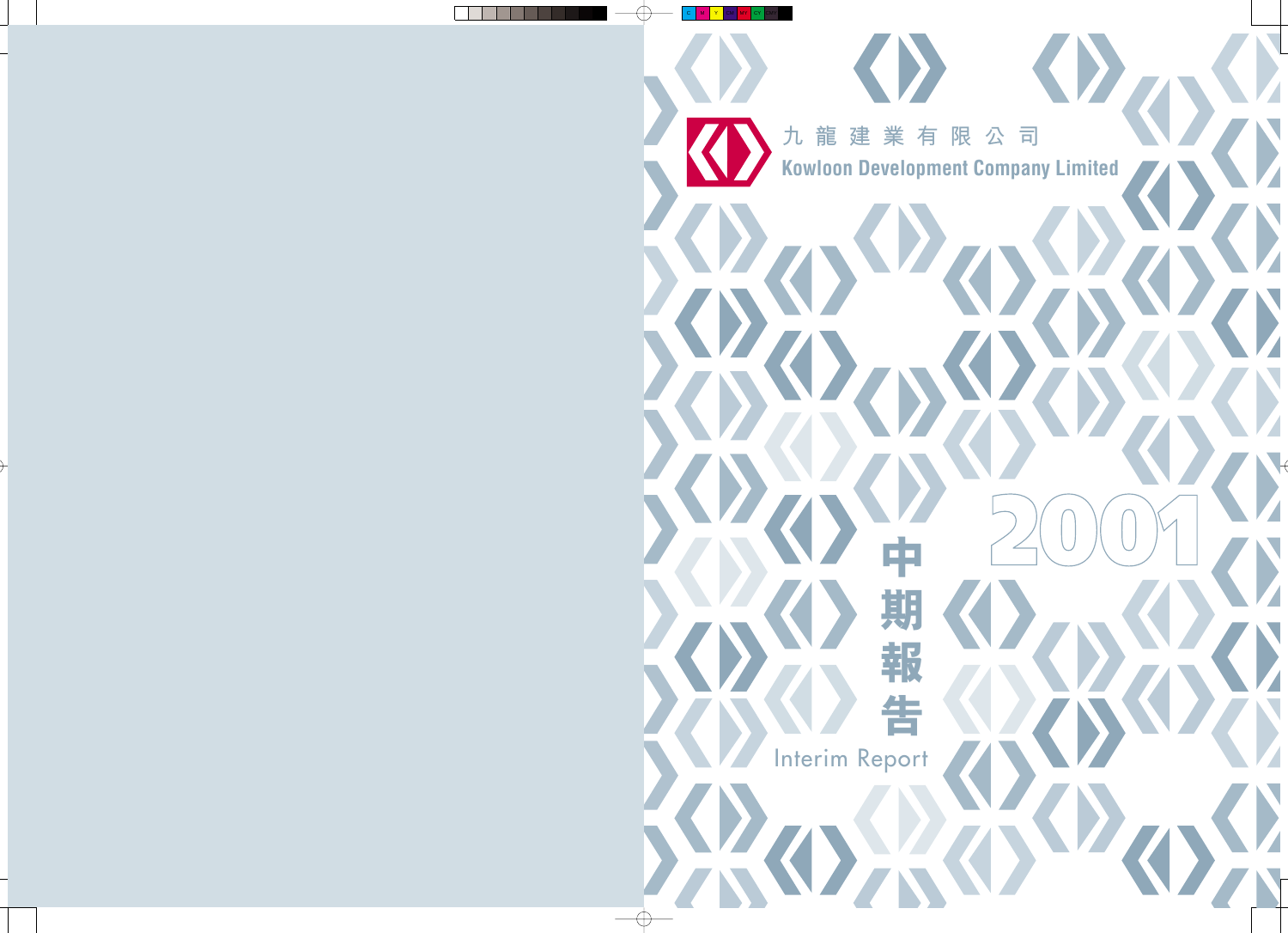# **目錄 CONTENTS**

| 業績                      | Results                                                                                       | L            |
|-------------------------|-----------------------------------------------------------------------------------------------|--------------|
| 中期股息/暫停辦理股份過戶登記手續       | Interim Dividend/Closure of Register of Members                                               | $\mathbf{2}$ |
| 簡明綜合收益計算表               | <b>Condensed Consolidated Income Statement</b>                                                | 3            |
| 已確認收益虧損簡明綜合計算表          | <b>Condensed Consolidated Statement of</b><br><b>Recognized Gains and Losses</b>              | 4            |
| 簡明綜合資產負債表               | <b>Condensed Consolidated Balance Sheet</b>                                                   | 5            |
| 簡明綜合現金流量表               | <b>Condensed Consolidated Cash Flow Statement</b>                                             | 7            |
| 未經審核中期財務報告附註            | Notes on the Unaudited Interim Financial Report                                               | 8            |
| 業務回顧及展望                 | <b>Business Review and Prospects</b>                                                          | 23           |
| 財務回顧/僱員福利               | <b>Financial Review/Staff Benefits</b>                                                        | 26           |
| 董事之股份權益                 | Directors' Interests in Shares                                                                | 27           |
| 董事之認股權權益/<br>主要股東       | Directors' Interests in Options to Subscribe<br>for Shares/Substantial Shareholders           | 29           |
| 購買·出售或贖回股份/<br>遵守最佳應用守則 | Purchase, Sale or Redemption of Shares/<br>Compliance with the Code of Best Practice          | 30           |
| 致九龍建業有限公司董事會之<br>獨立審閲報告 | Independent Review Report to The Board of<br>Directors of Kowloon Development Company Limited | 31           |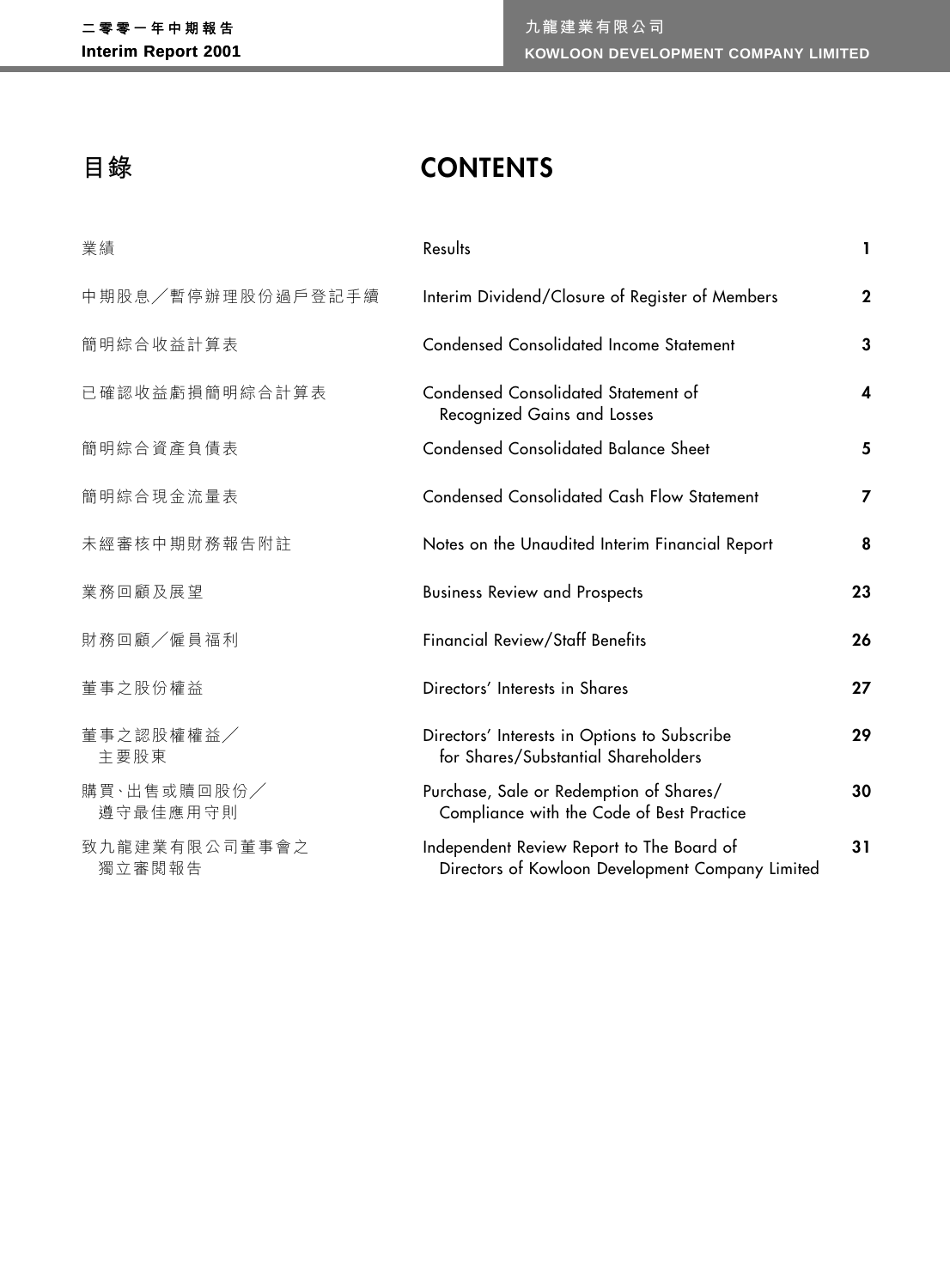## **業績**

**RESULTS**

九龍建業有限公司(「本公司」)董事會謹此 宣佈本公司及其附屬公司(「本集團」)截至 二零零一年六月三十日止六個月之未經審 核綜合業績。該等中期業績已經由本公司之 審核委員會及核數師審閲,彼等致董事會之 獨立審閱報告載於本中期報告第三十一頁。

股東應佔本集團截至二零零一年及二零零 零年六月三十日止六個月之未經審核盈利 如下:

The Board of Directors of Kowloon Development Company Limited (the "Company") hereby announces the unaudited consolidated results of the Company and its subsidiary companies (the "Group") for the six months ended 30 June 2001. These interim results have been reviewed by the Company's audit committee and auditors, whose independent review report to the Board of Directors is set out on Page 31 of the interim report.

The Group's unaudited profits attributable to shareholders for the six months ended 30 June 2001 and 2000 were as follows:–

|                                                               |                                                                                                                                                                                              | 二零零一年<br>2001 | 二零零零年<br>2000                     | 百分比變動                |
|---------------------------------------------------------------|----------------------------------------------------------------------------------------------------------------------------------------------------------------------------------------------|---------------|-----------------------------------|----------------------|
|                                                               |                                                                                                                                                                                              | 百萬港元          | 百萬港元<br>HK\$ million HK\$ million | Percentage<br>Change |
| 應撥歸股東之盈利                                                      | Profit attributable to shareholders                                                                                                                                                          | 1,251.5       | 119.7                             | $+945.3%$            |
| 減:就於二零零一年六月<br>派付之特別中期股息<br>而以實物方式分派<br>九龍巴士控股有限公司<br>股份之財務影響 | Less: Financial effect due to<br>distribution in specie of<br>the shares of The Kowloon<br>Motor Bus Holdings Limited<br>in relation to the special<br>interim dividend made<br>in June 2001 | 1,125.1       |                                   |                      |
|                                                               |                                                                                                                                                                                              | 126.4         | 119.7                             | $+5.5%$              |

於二零零一年六月三十日,本集團按以上經 調整盈利計算之每股盈利為二十六點一港 仙(二零零零年-二十四點七港仙),而每股 資產淨值則為七點零八港元(二零零零年十 二月三十一日-九點零一港元)。

The earnings per share based on the above adjusted profits was HK¢26.1 (2001 – HK¢24.7) and the net asset value per share of the Group as at 30 June 2001 was HK\$7.08 (31 December 2000  $-$  HK\$9.01).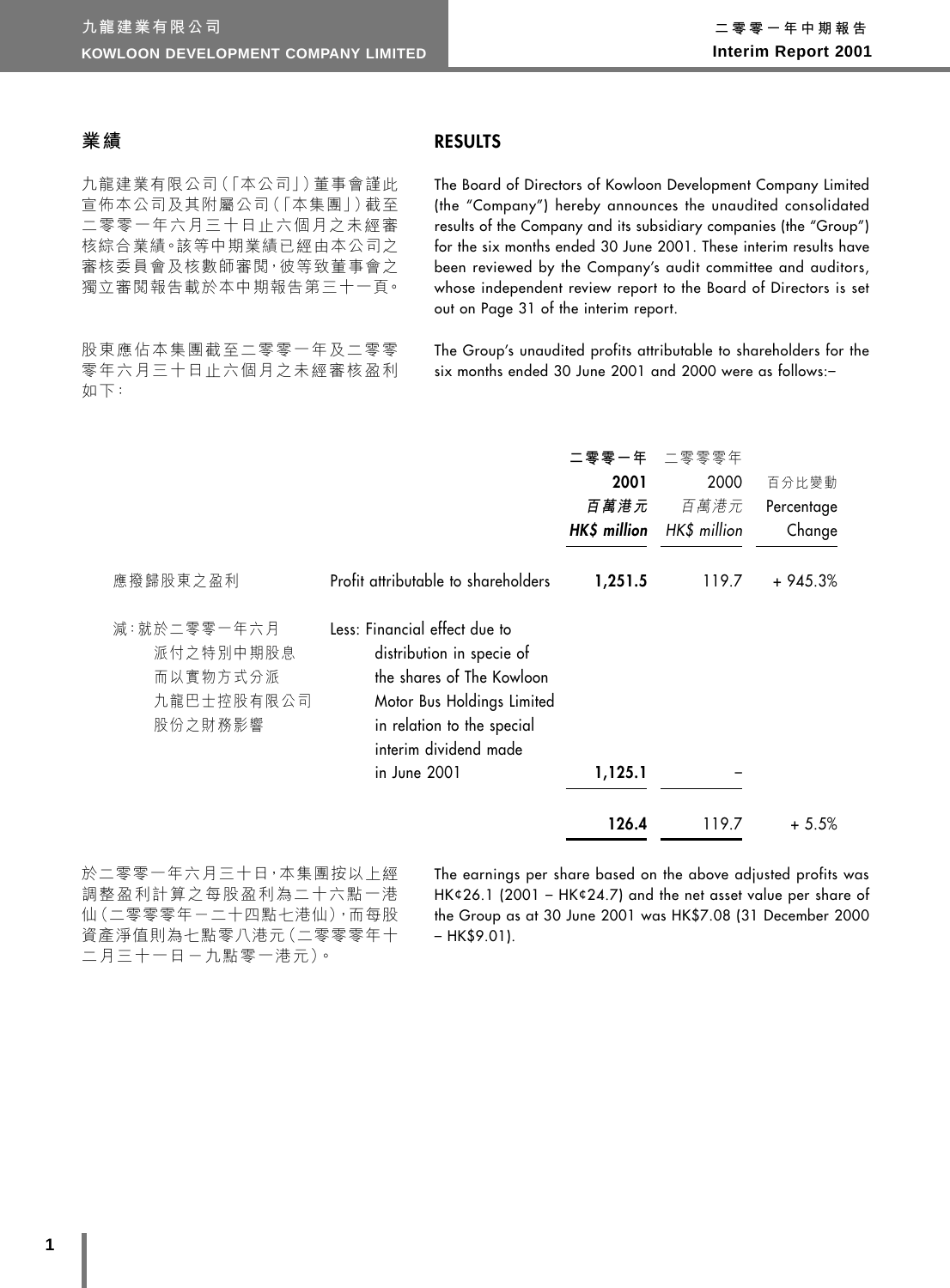### **中期股息**

於二零零一年五月二十三日,本公司宣派一 項以實物支付之特別中期股息,即每持有三 十七股本公司股份可獲派四股九龍巴士控 股有限公司股份,此項特別中期股息已於二 零零一年六月十三日支付。董事會宣佈派發 截至二零零一年十二月三十一日止財政年 度之第二次中期股息每股四港仙(二零零零 年-八港仙),有關股息將於二零零一年十 月十五日派付予於二零零一年十月十一日 名列本公司股東名冊之股東。

## **暫停辦理股份過戶登記手續**

本公司將由二零零一年十月十日星期三起 至二零零一年十月十一日星期四(包括首尾 兩天在內)暫停辦理股份過戶登記手續。凡 欲收取中期股息之股東,請於二零零一年十 月九日星期二下午四時正前將股份過戶文 件連同有關股票送交本公司股份過戶登記 處,香港中央證券登記有限公司,地址為香 港灣仔皇后大道東一八三號合和中心十七 字樓一七一二至六號舖,辦理過戶手續。

## **INTERIM DIVIDEND**

A special interim dividend in specie for the distribution of 4 shares of The Kowloon Motor Bus Holdings Limited for every 37 shares of the Company held was declared on 23 May 2001 and paid on 13 June 2001. The Board of Directors has declared a second interim dividend of HK¢4 (2000 – HK¢8) per share for the financial year ending 31 December 2001, payable on 15 October 2001 to shareholders whose names appear on the Register of Members of the Company on 11 October 2001.

#### **CLOSURE OF REGISTER OF MEMBERS**

The Register of Members of the Company will be closed from Wednesday, 10 October 2001 to Thursday, 11 October 2001, both dates inclusive, during which period no transfer of shares will be registered. To qualify for the interim dividend, all transfers accompanied by the relevant share certificates must be lodged with the Company's Registrars, Central Registration Hong Kong Limited at Shops 1712-6, 17th Floor, Hopewell Centre, 183 Queen's Road East, Wanchai, Hong Kong not later than 4:00 p.m. on Tuesday, 9 October 2001.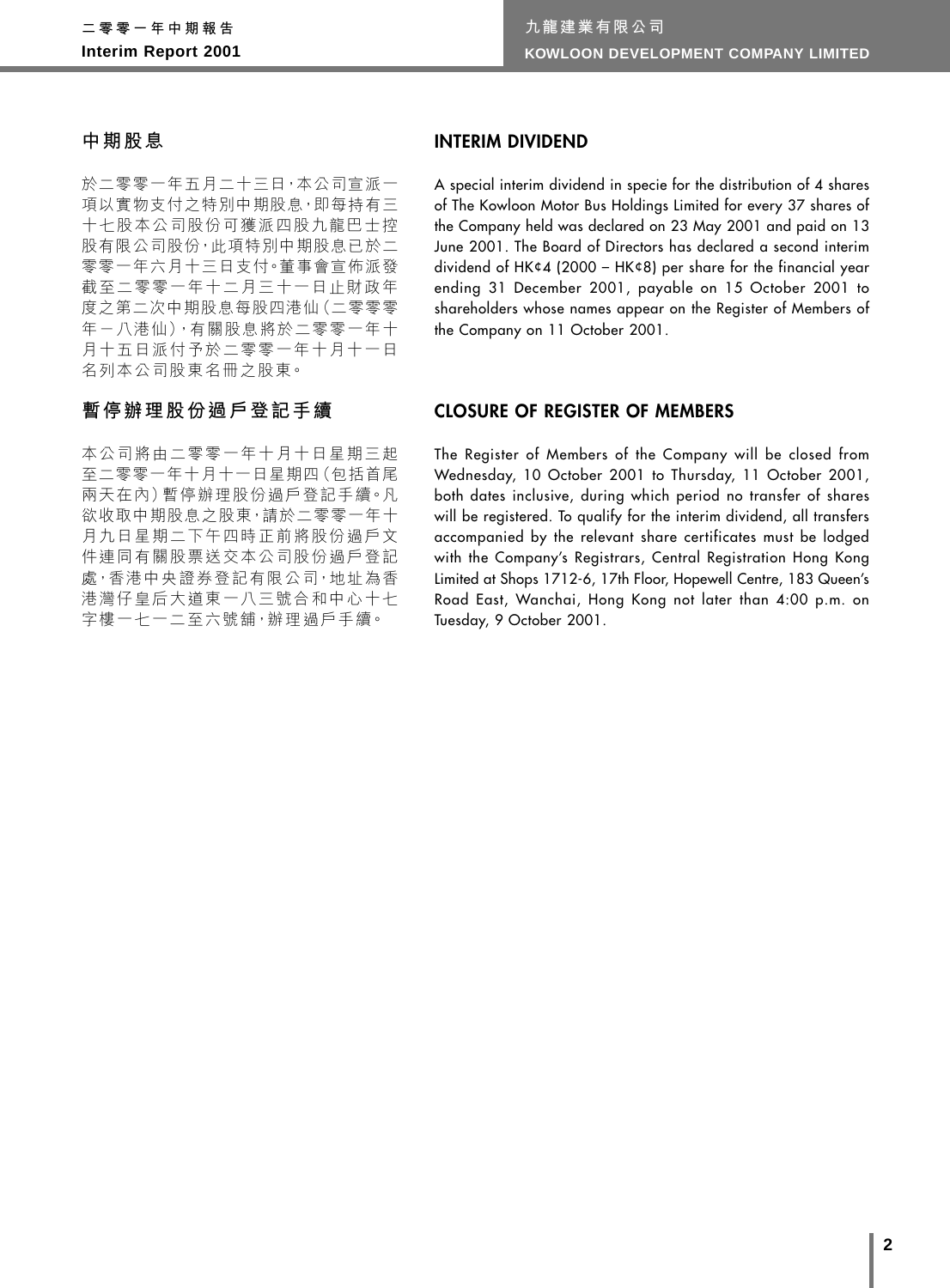## **簡明綜合收益計算表**

(以港幣計算)

## **Condensed Consolidated Income Statement**

(Expressed in Hong Kong dollars)

|                                                    |                                                                                                                                                                                   |                | 截至六月三十日止六個月<br>Six months ended 30 June |                       |
|----------------------------------------------------|-----------------------------------------------------------------------------------------------------------------------------------------------------------------------------------|----------------|-----------------------------------------|-----------------------|
|                                                    |                                                                                                                                                                                   |                | 二零零一年                                   | 二零零零年                 |
|                                                    |                                                                                                                                                                                   |                | 2001                                    | 2000                  |
|                                                    |                                                                                                                                                                                   | 附註             | (未經審核)                                  | (未經審核)                |
|                                                    |                                                                                                                                                                                   | Note           | (Unaudited)<br>\$′000                   | (Unaudited)<br>\$'000 |
| 營業額                                                | <b>Turnover</b>                                                                                                                                                                   | $\overline{2}$ | 238,146                                 | 230,291               |
| 其他收入                                               | Other revenue                                                                                                                                                                     |                | 2,542                                   | 1,024                 |
| 折舊及攤銷<br>員工成本                                      | Depreciation and amortization expenses<br>Staff costs                                                                                                                             |                | (1, 392)<br>(20, 588)                   | (3,746)<br>(21, 101)  |
| 存貨成本                                               | Cost of inventories                                                                                                                                                               |                | (46, 723)                               | (45, 824)             |
| 其他經營費用                                             | Other operating expenses                                                                                                                                                          |                | (26, 554)                               | (24, 635)             |
| 經營盈利                                               | <b>Profit from operations</b>                                                                                                                                                     |                | 145,431                                 | 136,009               |
| 財務成本                                               | Finance costs                                                                                                                                                                     | 3(a)           | (7, 149)                                | (5, 367)              |
| 所佔聯營公司<br>盈利減虧損                                    | Share of profits less losses of<br>associated companies                                                                                                                           |                | 541                                     | 1,334                 |
| 聯營公司清算之                                            | Loss on disposal of investment                                                                                                                                                    |                |                                         |                       |
| 虧損                                                 | in an associated company                                                                                                                                                          |                |                                         | (22)                  |
| 分派九龍巴士控股<br>有限公司(「九巴」)                             | Investment revaluation reserve transferred<br>upon distribution of The Kowloon Motor                                                                                              |                |                                         |                       |
| 股份所轉撥之投資                                           | Bus Holdings Limited ("KMB") shares                                                                                                                                               | 11             | 1,128,145                               |                       |
| 重估儲備金額<br>派付九巴股份                                   | Stamp duty incurred for distribution of                                                                                                                                           |                |                                         |                       |
| 產生之印花税                                             | <b>KMB</b> shares                                                                                                                                                                 |                | (3, 013)                                |                       |
| 除税前盈利                                              | Profit before taxation                                                                                                                                                            | 3              | 1,263,955                               | 131,954               |
| 税項                                                 | Taxation                                                                                                                                                                          | 4              | (12, 380)                               | (12, 171)             |
| 除税後盈利                                              | Profit after taxation                                                                                                                                                             |                | 1,251,575                               | 119,783               |
| 少數股東權益                                             | Minority interests                                                                                                                                                                |                | (75)                                    | (52)                  |
| 應撥歸股東之盈利                                           | Profit attributable to shareholders                                                                                                                                               |                | 1,251,500                               | 119,731               |
| 應撥歸中期之股息<br>期內以實物方式宣派及<br>派付之特別中期股息,<br>比例為每37股股份獲 | Dividends attributable to the interim period<br>Special interim dividend in specie declared<br>and distributed during the interim period<br>in the proportion of 4 KMB shares for | 5(a)           |                                         |                       |
| 派4股九巴股份<br>(二零零零年一無)                               | every 37 shares (2000 – Nil)                                                                                                                                                      |                | 1,354,550                               |                       |
| 期末後宣派之中期股息<br>每股4仙<br>(二零零零年-8仙)                   | Interim dividend declared after the interim period<br>end of 4 cents (2000 – 8 cents) per share                                                                                   |                | 19,351                                  | 38,701                |
|                                                    |                                                                                                                                                                                   |                | 1,373,901                               | 38,701                |
| 每股盈利                                               | Earnings per share                                                                                                                                                                | 6              |                                         |                       |
| 基本                                                 | <b>Basic</b>                                                                                                                                                                      |                | 258.7¢                                  | 24.7c                 |
| 攤薄                                                 | Diluted                                                                                                                                                                           |                | 256.6¢                                  | N/A                   |

第8頁至第22頁之帳項附註屬本中期財務報告 之一部份。

The notes on pages 8 to 22 form part of the interim financial report.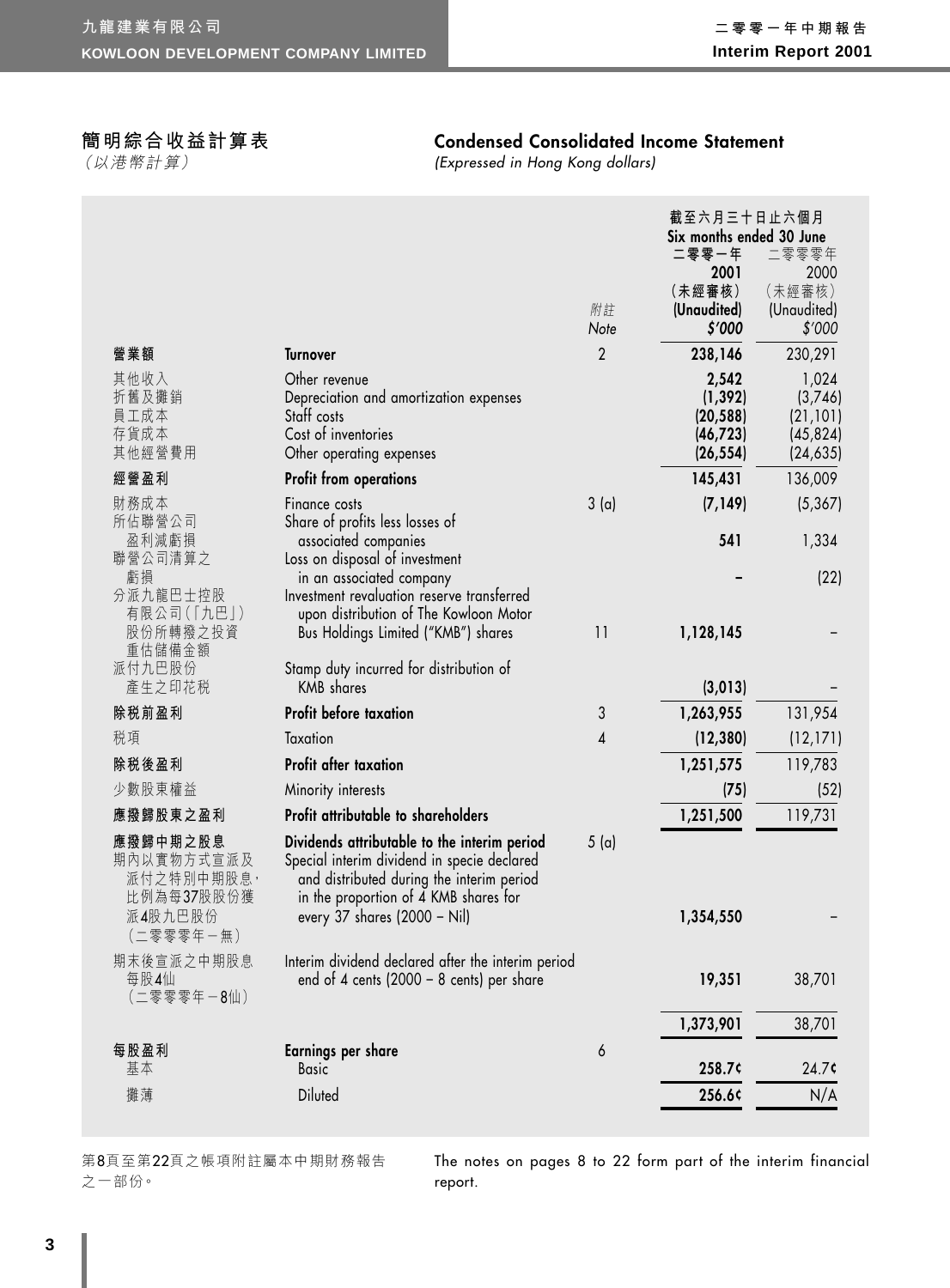## **已確認收益虧損簡明綜合計算表**

## **Condensed Consolidated Statement of Recognized Gains and Losses**

(以港幣計算)

(Expressed in Hong Kong dollars)

|           |                                               |            | 截至六月三十日止六個月<br>Six months ended 30 June |             |  |
|-----------|-----------------------------------------------|------------|-----------------------------------------|-------------|--|
|           |                                               |            | 二零零一年                                   | 二零零零年       |  |
|           |                                               |            | 2001                                    | 2000        |  |
|           |                                               |            | (未經審核)                                  | (未經審核)      |  |
|           |                                               | 附註<br>Note | (Unaudited)                             | (Unaudited) |  |
|           |                                               |            | \$′000                                  | \$'000      |  |
| 重估投資物業    | (Deficit)/Surplus on revaluation of           |            |                                         |             |  |
| (虧損)/盈餘   | investment properties                         | 11         | (2,924)                                 | 104,605     |  |
| 重估證券投資    | Surplus/(Deficit) on revaluation of           |            |                                         |             |  |
| 盈餘/(虧損)   | investments in securities                     | 11         | 387,656                                 | (20,677)    |  |
| 未確認於收益    | Gains not recognized in the income            |            |                                         |             |  |
| 計算表之收益    | statement                                     |            | 384,732                                 | 83,928      |  |
| 今期淨盈利     | Net profit for the period                     |            | 1,251,500                               | 119,731     |  |
| 派付九巴股份之   | Revaluation surplus transferred to            |            |                                         |             |  |
| 重估盈餘轉往    | income statement upon distribution            |            |                                         |             |  |
| 收益計算表     | of KMB shares                                 | 11         | (1, 128, 145)                           |             |  |
| 已確認收益總額   | Total recognized gains                        |            | 508,087                                 | 203,659     |  |
| 收購聯營公司之商譽 | Goodwill arising on acquisition of associated |            |                                         |             |  |
| 直接記入儲備金   | companies taken directly to reserves          |            |                                         | (23, 676)   |  |
|           |                                               |            | 508,087                                 | 179,983     |  |

第8頁至第22頁之帳項附註屬本中期財務報告之 一部份。

The notes on pages 8 to 22 form part of the interim financial report.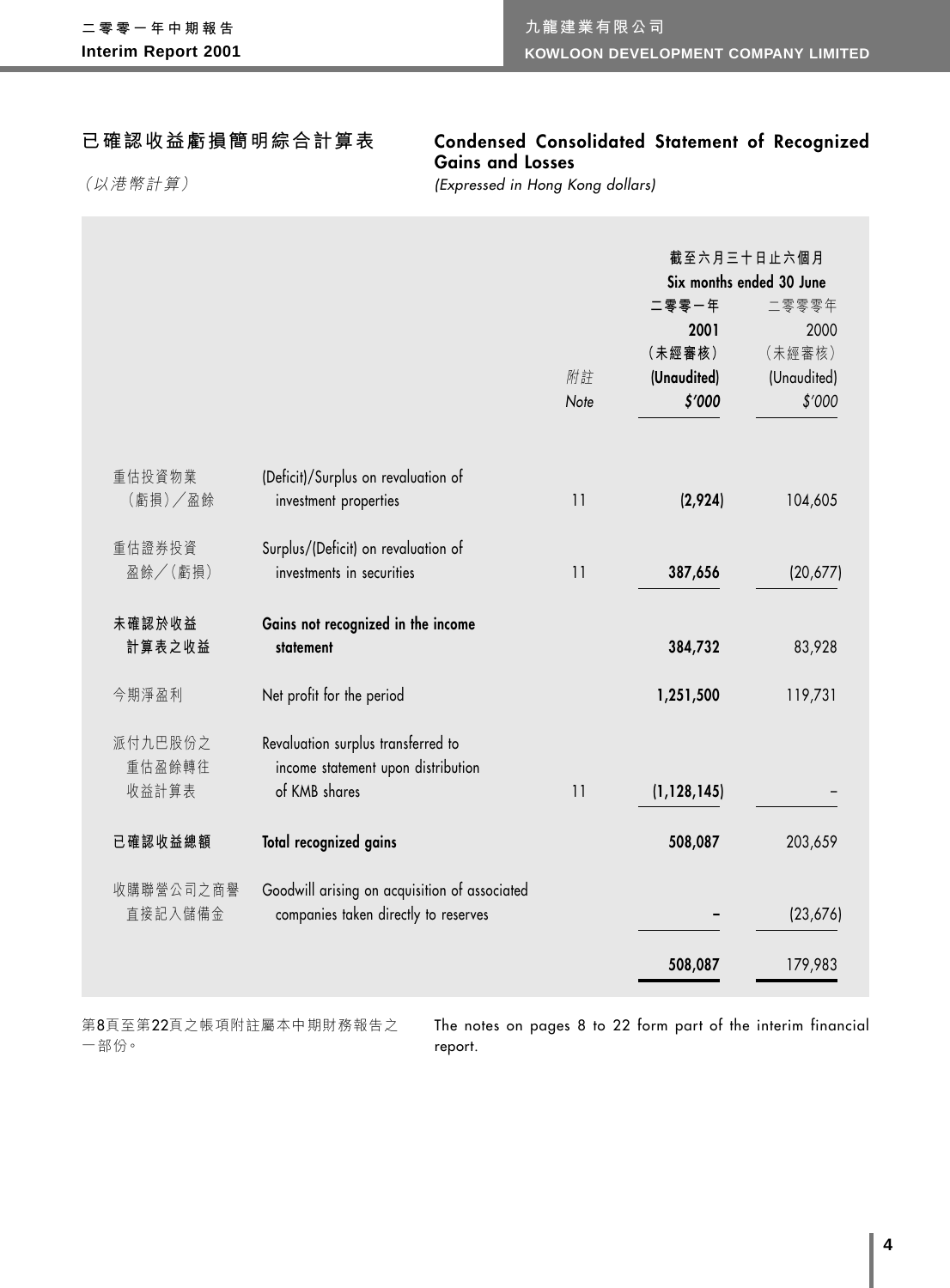## **簡明綜合資產負債表**

(以港幣計算)

## **Condensed Consolidated Balance Sheet**

(Expressed in Hong Kong dollars)

|                         |                                                                        | 附註<br>Note | 於二零零一年<br>六月三十日<br>At 30 June 2001<br>(未經審核)<br>(Unaudited)<br>\$′000 | 於二零零零年<br>十二月三十一日<br>At 31 December 2000<br>(經審核及重列)<br>(Audited and restated)<br>\$'000 |
|-------------------------|------------------------------------------------------------------------|------------|-----------------------------------------------------------------------|------------------------------------------------------------------------------------------|
| 非流動資產                   | Non-current assets                                                     |            |                                                                       |                                                                                          |
| 固定資產<br>一投資物業<br>一其他物業、 | Fixed assets<br>- Investment properties<br>- Other property, plant and |            | 3,431,870                                                             | 3,434,200                                                                                |
| 機械及設備                   | equipment                                                              |            | 10,427                                                                | 11,950                                                                                   |
|                         |                                                                        | 7          | 3,442,297                                                             | 3,446,150                                                                                |
| 發展中物業                   | Properties under development                                           |            | 441,476                                                               | 414,062                                                                                  |
| 聯營公司權益                  | Interest in associated companies                                       |            | 93,257                                                                | 93,021                                                                                   |
| 證券投資<br>各項貸款            | Investments in securities<br>Loans and advances                        | 8          | 94,468                                                                | 1,051,409                                                                                |
|                         |                                                                        |            | 15,114                                                                | 15,186                                                                                   |
|                         |                                                                        |            | 4,086,612                                                             | 5,019,828                                                                                |
| 少數股東權益                  | Minority interests                                                     |            | 643                                                                   | 717                                                                                      |
| 流動資產                    | <b>Current assets</b>                                                  |            |                                                                       |                                                                                          |
| 存貨<br>應收聯營公司款項          | Inventories<br>Amount due from associated                              |            | 56,533                                                                | 73,291                                                                                   |
|                         | companies                                                              |            | 15                                                                    | 14                                                                                       |
| 營業應收帳款及                 | Trade and other receivables                                            | 9          | 41,410                                                                | 26,460                                                                                   |
| 其他應收款<br>各項貸款           | Loans and advances                                                     |            | 122,746                                                               | 149,811                                                                                  |
| 持有至到期非上市證券              | Held-to-maturity securities                                            |            |                                                                       |                                                                                          |
|                         | - unlisted                                                             |            | 7,762                                                                 | 7,450                                                                                    |
| 定期存款 (已抵押)<br>現金及現金等價物  | Time deposits (pledged)                                                |            |                                                                       | 10,032                                                                                   |
|                         | Cash and cash equivalents                                              |            | 53,926                                                                | 42,169                                                                                   |
|                         |                                                                        |            | 282,392                                                               | 309,227                                                                                  |
| 流動負債                    | <b>Current liabilities</b>                                             |            |                                                                       |                                                                                          |
| 營業應付帳款及<br>其他應付款        | Trade and other payables                                               | 10         | 100,347                                                               | 107,496                                                                                  |
| 銀行貸款及透支                 | <b>Bank loans and overdrafts</b>                                       |            | 339,624                                                               | 465,597                                                                                  |
| 應付税項                    | Taxation                                                               |            | 13,579                                                                | 7,877                                                                                    |
|                         |                                                                        |            | 453,550                                                               | 580,970                                                                                  |
| 流動負債淨值                  | Net current liabilities                                                |            | (171, 158)                                                            | (271, 743)                                                                               |
| 資產總額減流動<br>負債轉次頁        | Total assets less current<br>liabilities carried forward               |            | 3,916,097                                                             | 4,748,802                                                                                |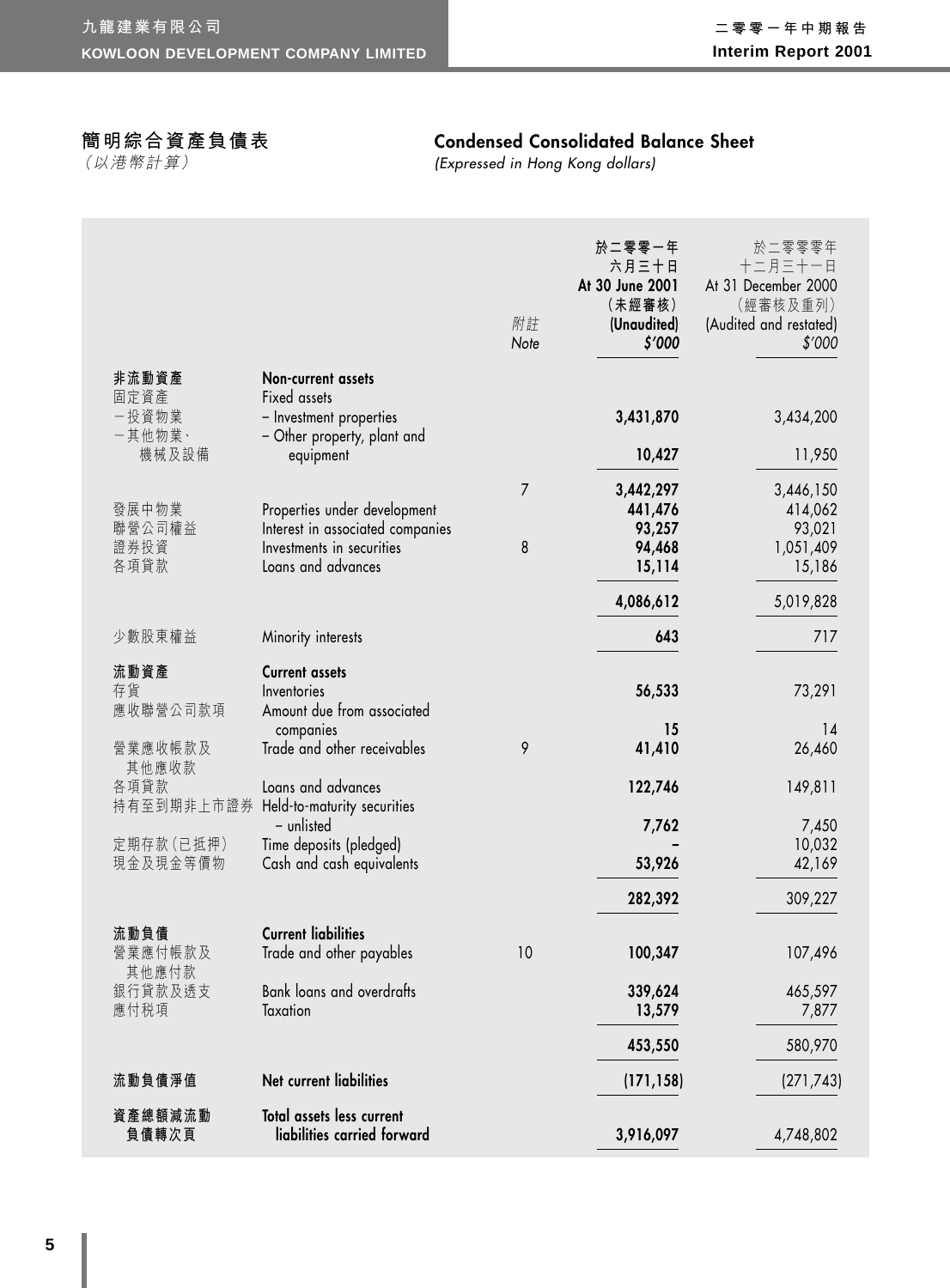## **簡明綜合資產負債表**(續)

(以港幣計算)

## **Condensed Consolidated Balance Sheet** (continued)

(Expressed in Hong Kong dollars)

|                 |                                                          |      | 於二零零一年          | 於二零零零年                 |
|-----------------|----------------------------------------------------------|------|-----------------|------------------------|
|                 |                                                          |      | 六月三十日           | 十二月三十一日                |
|                 |                                                          |      | At 30 June 2001 | At 31 December 2000    |
|                 |                                                          |      | (未經審核)          | (經審核及重列)               |
|                 |                                                          | 附註   | (Unaudited)     | (Audited and restated) |
|                 |                                                          | Note | \$′000          | \$'000                 |
| 資產總額減流動<br>負債承前 | Total assets less current<br>liabilities brought forward |      | 3,916,097       | 4,748,802              |
|                 |                                                          |      |                 |                        |
| 非流動負債           | <b>Non-current liabilities</b>                           |      |                 |                        |
| 銀行貸款            | <b>Bank loans</b>                                        |      | 483,000         | 384,717                |
| 遞延税項            | Deferred taxation                                        |      | 7,558           | 5,005                  |
|                 |                                                          |      | 490,558         | 389,722                |
| 資產淨值            | <b>NET ASSETS</b>                                        |      | 3,425,539       | 4,359,080              |
| 資本及儲備金          | <b>CAPITAL AND RESERVES</b>                              |      |                 |                        |
| 股本              | Share capital                                            |      | 48,377          | 48,377                 |
| 儲備金             | Reserves                                                 | 11   | 3,377,162       | 4,310,703              |
|                 |                                                          |      | 3,425,539       | 4,359,080              |

第8頁至第22頁之帳項附註屬本中期財務報告之 一部份。

The notes on pages 8 to 22 form part of the interim financial report.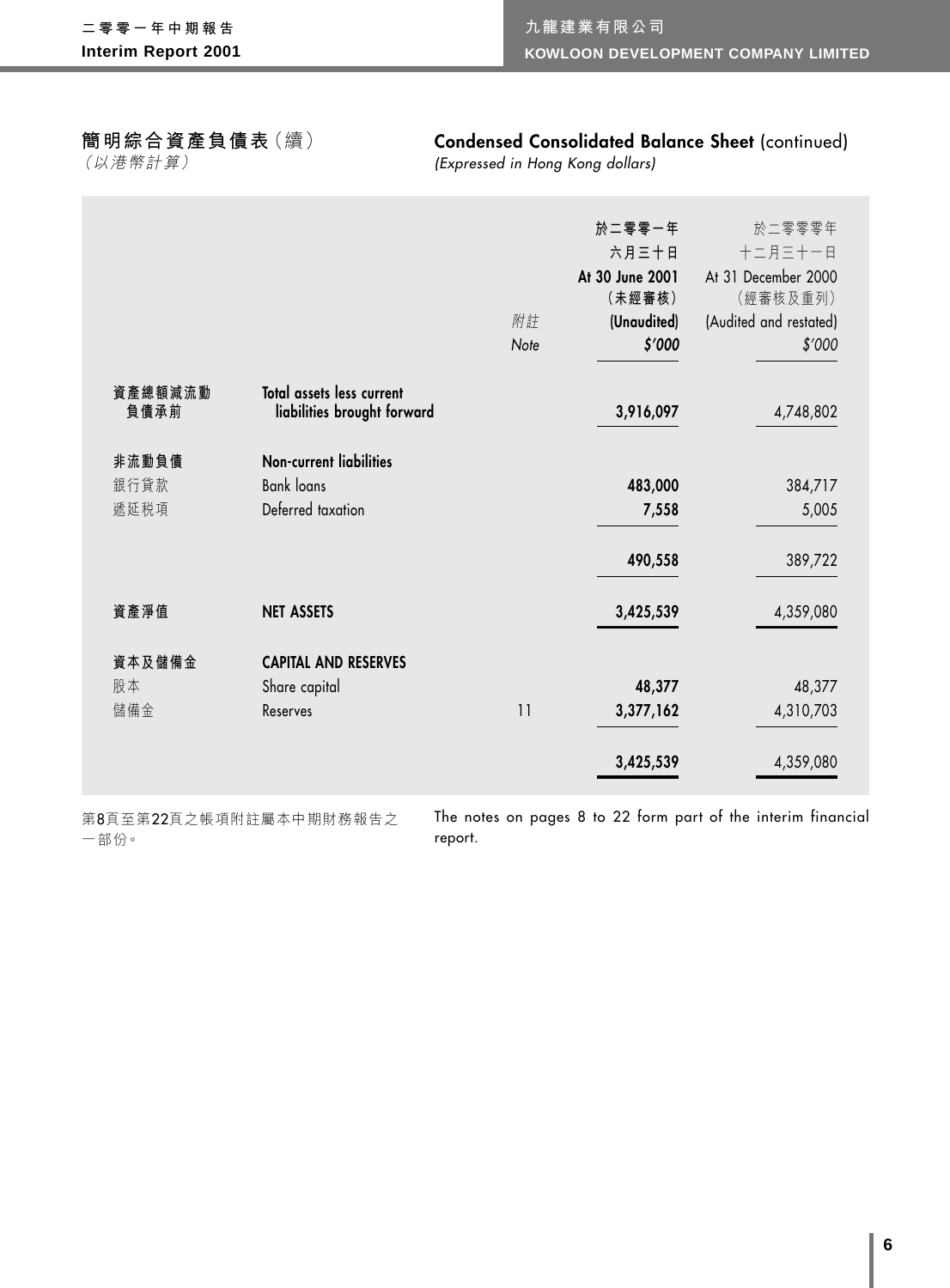## **簡明綜合現金流量表**

(以港幣計算)

## **Condensed Consolidated Cash Flow Statement**

(Expressed in Hong Kong dollars)

|                                                                   |                                                                                                                                                                                       | 截至二零零一年<br>六月三十日止<br>六個月<br>Six months ended<br>30 June 2001<br>(未經審核)<br>(Unaudited)<br>\$'000 |
|-------------------------------------------------------------------|---------------------------------------------------------------------------------------------------------------------------------------------------------------------------------------|-------------------------------------------------------------------------------------------------|
| 經營業務所得現金淨額<br>投資回報及融資費用<br>所耗現金淨額<br>已繳税項<br>投資項目所耗現金淨額           | Net cash inflow from operating activities<br>Net cash outflow from returns on investments<br>and servicing of finance<br>Tax paid<br>Net cash outflow from investing activities       | 113,442<br>(41, 424)<br>(4, 597)<br>(27, 974)                                                   |
| 融資項目前所得現金淨額<br>融資項目所得現金淨額                                         | Net cash inflow before financing<br>Net cash inflow from financing                                                                                                                    | 39,447<br>138,283                                                                               |
| 現金及現金等價物增加<br>於二零零一年一月一日現金<br>及現金等價物<br>於二零零一年六月三十日現金<br>及現金等價物   | Increase in cash and cash equivalents<br>Cash and cash equivalents<br>at 1 January 2001<br>Cash and cash equivalents<br>at 30 June 2001                                               | 177,730<br>(363, 428)<br>(185, 698)                                                             |
| 現金及現金等價物<br>結餘分析<br>銀行存款及現金<br>定期存款<br>銀行貸款及透支一有抵押<br>銀行貸款及透支一無抵押 | Analysis of the balances of cash and<br>cash equivalents<br>Cash at bank and in hand<br>Time deposits<br>Bank loans and overdrafts - secured<br>Bank loans and overdrafts - unsecured | 5,866<br>48,060<br>(108, 270)<br>(131, 354)<br>(185, 698)                                       |

## **主要非現金交易**

**Major non-cash transaction**

本公司於期內宣派特別中期股息,方法為透 過實物方式分派本公司持有之52,299,227 股九巴股份。

第8頁至第22頁之帳項附註屬本中期財務報告之 一部份。

During the period, the Company declared a special interim dividend in specie by way of distribution of 52,299,227 KMB shares held by the Company.

The notes on pages 8 to 22 form part of the interim financial report.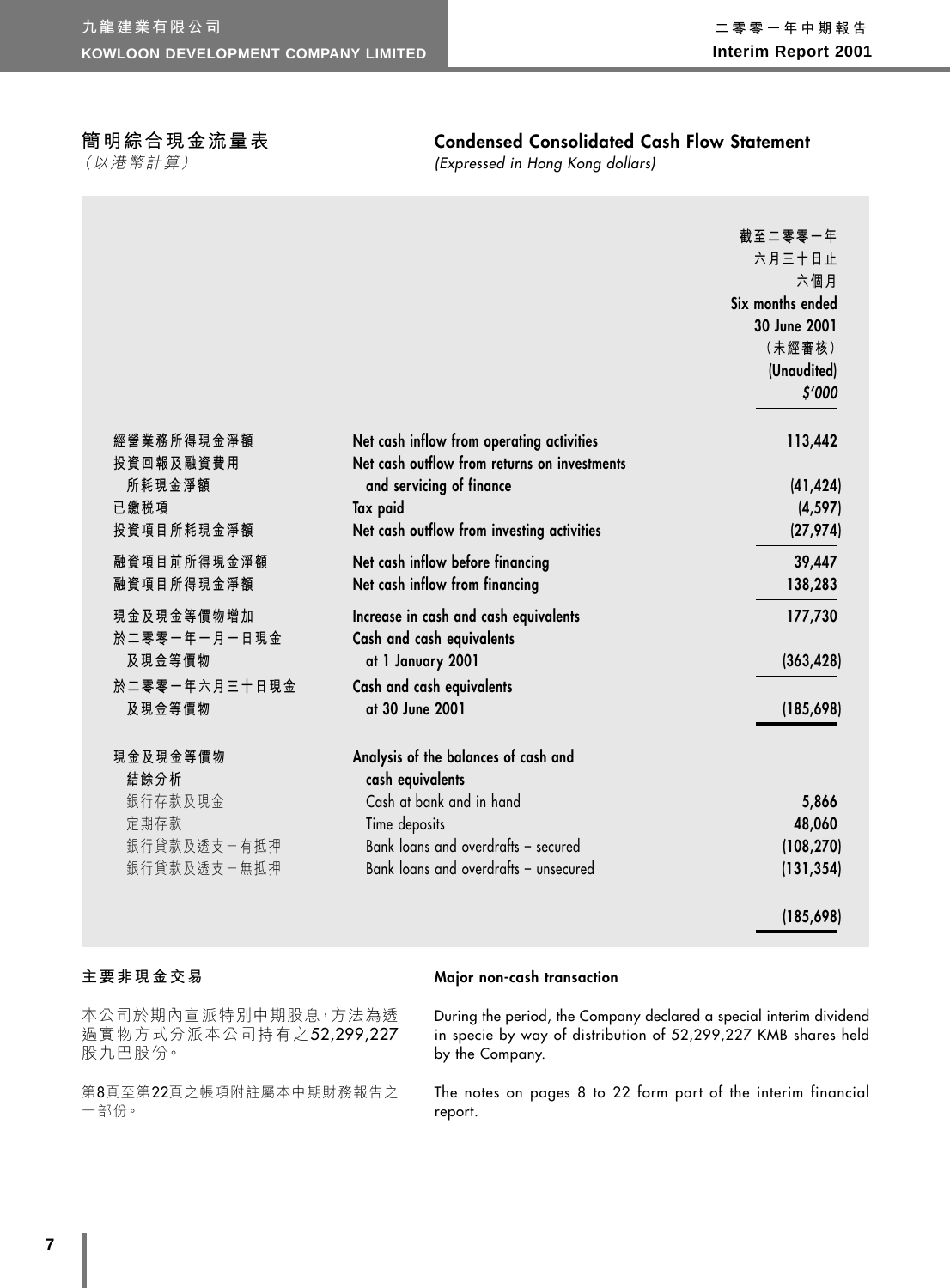### **未經審核中期財務報告附註** (以港幣計算)

**1. 會計政策**

本中期財務報告未經審核,惟已經由畢馬威 會計師事務所依據香港會計師公會頒佈之 核數準則第700號「編製審閲中期財務報 告」而審閱。畢馬威會計師事務所致董事會 之獨立審閱報告載於第31頁。此外,本中期 財務報告已經由本公司之審核委員會審閱。

本中期財務報告乃依據香港聯合交易所有 限公司主板上市規則之規定,包括遵守由香 港會計師公會頒佈之會計實務準則第25號 「中期財務報告」而編製,現金流量報表則按 主板上市規則所附予之過渡期寬限編製而 未有呈列比較數字。

載入中期財務報告中有關截至二零零零年 十二月三十一日止年度之財務資料並不構 成本公司於該財政年度之法定帳目,但卻由 此等帳目衍生。核數師對彼等於二零零一年 四月九日就帳目所作之報告並無保留意見。

中期財務報告已採納於二零零零年獲採納 之相同會計政策,惟下列之會計政策乃根據 香港會計師公會所頒佈會計實務準則規定 而予以變動,並適用於本公司之中期報告。

中期財務報告附註包括就自二零零零年度 帳目後對本集團之財務狀況及業績而言屬 重大變動之事項及交易作出解釋。

(a) 結算日後擬宣派或已宣派之股息

於過往年度,擬宣派或已宣派之股息乃 於相關之會計期間確認為負債。由二零 零一年一月一日起,為遵照由香港會計 師公會頒佈之會計實務準則第9號「結 算日後事項」(修訂),本集團將擬宣派 或已宣派之股息於董事所宣派之會計 期間(倘為中期股息)或按股東所批准 之會計期間(倘為末期股息)確認為負 債。

## **Notes on the Unaudited Interim Financial Report**

(Expressed in Hong Kong dollars)

#### **1. Accounting policies**

This interim financial report is unaudited, but has been reviewed by KPMG in accordance with Statement of Auditing Standards 700 "Engagements to review interim financial reports", issued by the Hong Kong Society of Accountants ("HKSA"). KPMG's independent review report to the board of directors is included on page 31. In addition, this interim financial report has been reviewed by the Company's Audit Committee.

The interim financial report has been prepared in accordance with the requirements of the Main Board Listing Rules of The Stock Exchange of Hong Kong Limited, including compliance with Statement of Standard Accounting Practice 25 "Interim financial reporting" issued by the HKSA except that comparative figures for the cash flow statement have not been prepared as the Company has taken advantage of the transitional provisions set out in the Main Board Listing Rules.

The financial information relating to the financial year ended 31 December 2000 included in the interim financial report does not constitute the Company's statutory accounts for that financial year but is derived from those accounts. The auditors have expressed an unqualified opinion on those accounts in their report dated 9 April 2001.

The same accounting policies adopted in the 2000 annual accounts have been applied to the interim financial report except the following accounting policies which are changed as required by Statements of Standard Accounting Practices issued by the HKSA and applicable to the Company for the interim reports.

The notes on the interim financial report include an explanation of events and transactions that are significant to an understanding of the changes in financial position and performance of the Group since the 2000 annual accounts.

#### (a) Dividends proposed or declared after the balance sheet date

In prior years, dividends proposed or declared were recognized as a liability in the accounting period to which they related. With effect from 1 January 2001, in order to comply with Statement of Standard Accounting Practice 9 (revised) "Events after the balance sheet date", issued by the HKSA, the Group recognizes dividends proposed or declared as a liability in the accounting period in which they are declared by the directors (in the case of interim dividends) or approved by the shareholders (in the case of final dividends).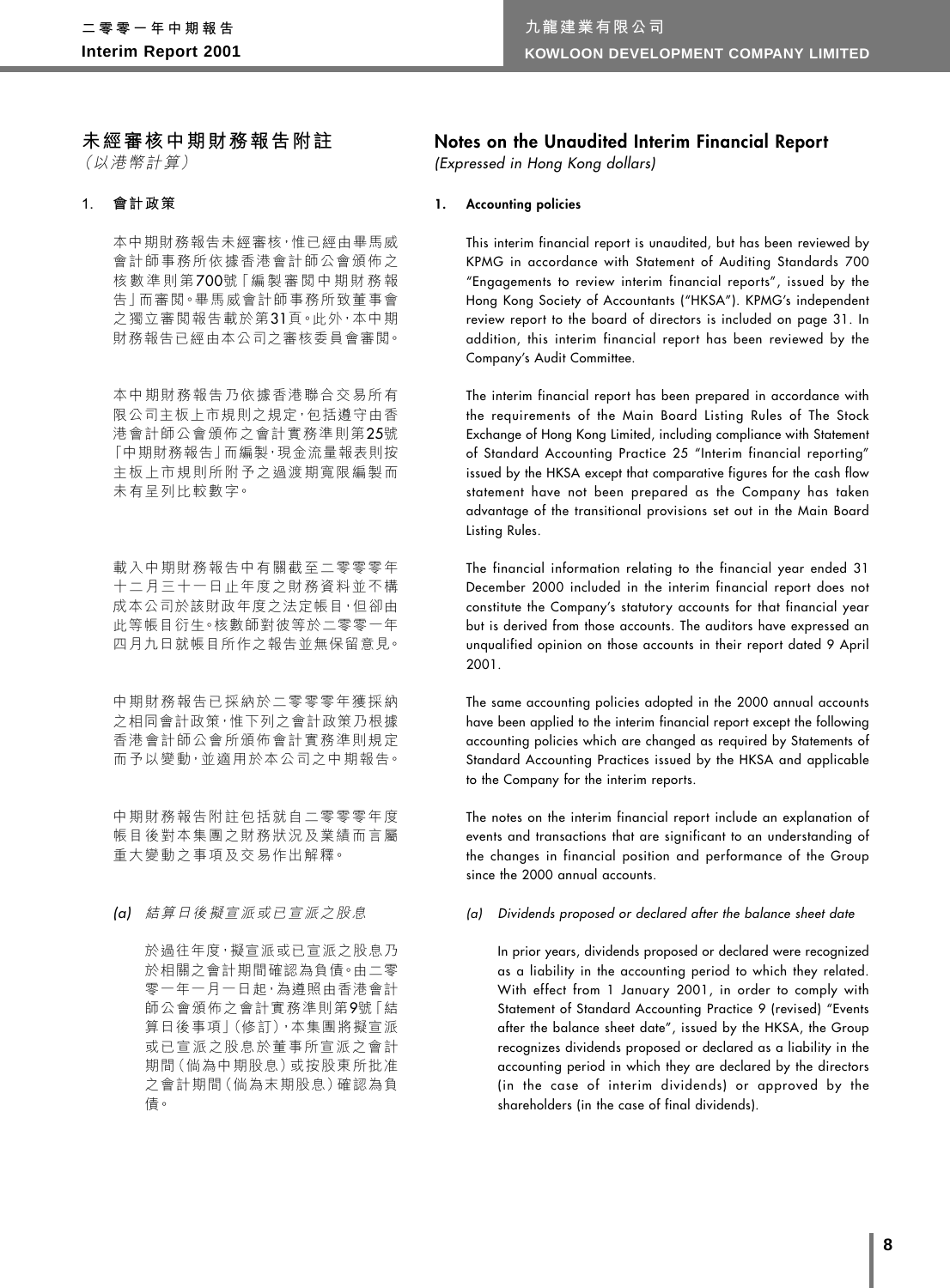- **1. 會計政策**(續)
	- (a) 結算日後擬宣派或已宣派之股息(續)

由於此項新會計政策,本集團於二零零 一年六月三十日之資產淨值增多 19,350,714元(於二零零零年十二月三  $+-$ 日-87,078,213元),對期間所呈 列之股東應佔本集團盈利並無影響。此 項新會計政策已追溯至保留盈利之期 初結餘及有關過往期間之比較資料而 作出調整。

(b) 商譽

於本期間內,本集團已採納會計實務準 則第30號「企業合併」,並已選擇不將 過往於儲備中抵銷(計入儲備)之商譽 (負商譽)重列。因此,於二零零一年一 月一日前因收購產生之商譽續載於儲 備中,並將按出售有關附屬公司或聯營 公司之時或商譽裁定減值之時於收益 表中扣除。於二零零一年一月一日之前 產生之負商譽將按出售有關附屬公司 或聯營公司之時計入收益表。

於二零零一年一月一日之後收購產生 之商譽將撥充資本,並按其估計可使用 年期攤銷。於二零零一年一月一日之後 收購產生之負商譽將於資產中扣除,並 將按所得結餘之條件分析而於收益表 中解除。

- 1. **Accounting policies** (continued)
	- (a) Dividends proposed or declared after the balance sheet date (continued)

As a result of this new accounting policy, the Group's net assets at 30 June 2001 have been increased by \$19,350,714 (at 31 December 2000 – \$87,078,213). There is no impact on the Group's profit attributable to shareholders for the periods presented. This new accounting policy has been adopted retrospectively, with the opening balance of retained profits and the comparative information adjusted for the amounts relating to prior periods.

(b) Goodwill

In the current period, the Group has adopted SSAP 30 "Business combinations" and has elected not to restate goodwill (negative goodwill) previously eliminated against (credited to) reserves. Accordingly, goodwill arising on acquisitions prior to 1 January 2001 is held in reserves and will be charged to the income statement at the time of disposal of the relevant subsidiary or associate, or at such time as the goodwill is determined to be impaired. Negative goodwill arising on acquisitions prior to 1 January 2001 will be credited to income statement at the time of disposal of the relevant subsidiary or associate.

Any goodwill arising on acquisition after 1 January 2001 will be capitalized and amortized over its estimated useful life. Any negative goodwill arising on acquisitions after 1 January 2001 will be presented as a deduction from assets and will be released to income statement based on an analysis of the circumstances from which the balance resulted.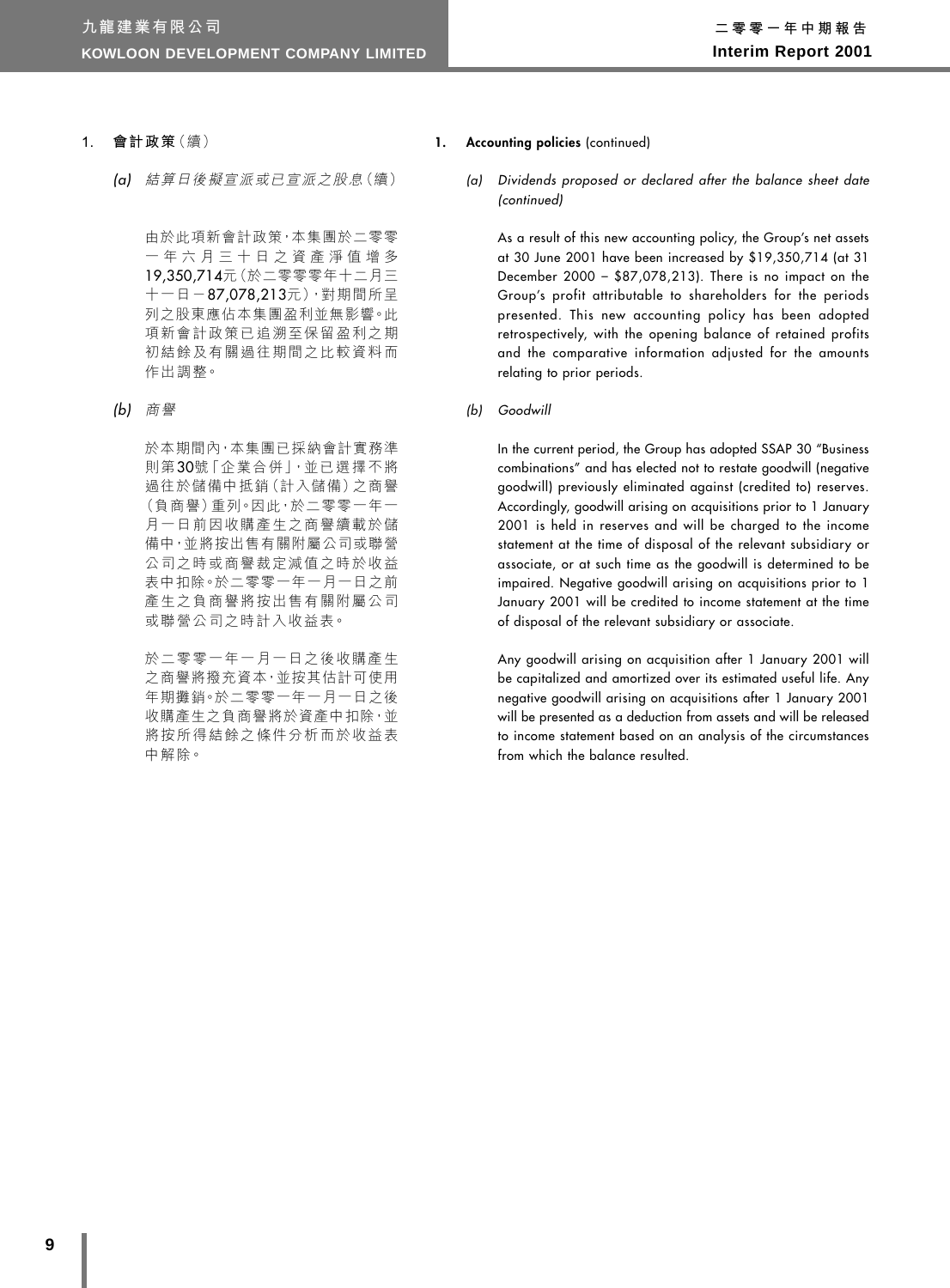#### **2. 分類資料**

#### **2. Segment information**

## (a) 業務分類

#### (a) Business segments

|         |                                     |             |                          | 經營盈利之貢獻                  |                 |
|---------|-------------------------------------|-------------|--------------------------|--------------------------|-----------------|
|         |                                     |             | 集團營業額                    |                          | Contribution to |
|         |                                     |             | Group turnover           | profit from operations   |                 |
|         |                                     |             | 截至六月三十日止六個月              | 截至六月三十日止六個月              |                 |
|         |                                     |             | Six months ended 30 June | Six months ended 30 June |                 |
|         |                                     | 二零零一年       | 二零零零年                    | 二零零一年                    | 二零零零年           |
|         |                                     | 2001        | 2000                     | 2001                     | 2000            |
|         |                                     | (未經審核)      | (未經審核)                   | (未經審核)                   | (未經審核)          |
|         |                                     | (Unaudited) | (Unaudited)              | (Unaudited)              | (Unaudited)     |
|         |                                     | \$′000      | \$'000                   | \$′000                   | \$'000          |
| 物業投資及發展 | Property investment and development | 113,570     | 117,407                  | 93,126                   | 99,272          |
| 上市證券投資  | Investment in listed securities     | 66,744      | 53,468                   | 66,412                   | 53,363          |
| 證券買賣    | Securities trading                  | 26,786      | 16,667                   | 5,248                    | 1,090           |
| 電影發行及放映 | Film distribution and exhibition    | 4,691       | 1,154                    | 902                      | 626             |
| 買賣商品    | Trading of goods                    | 16,119      | 29,508                   | (1, 544)                 | 654             |
| 其他業務    | Other businesses                    | 10,236      | 12,087                   | 3,074                    | (419)           |
|         |                                     | 238,146     | 230,291                  | 167,218                  | 154,586         |
| 未分配集團支出 | Unallocated group expenses          |             |                          | (21, 787)                | (18, 577)       |
|         |                                     |             |                          | 145,431                  | 136,009         |

(b) 地域分類 (b) Geographical segments

|    |           | 集團營業額<br>Group turnover    |  |  |
|----|-----------|----------------------------|--|--|
|    |           | 截至六月三十日止六個月                |  |  |
|    |           | Six months ended 30 June   |  |  |
|    |           | 二零零一年 二零零零年                |  |  |
|    |           | 2001<br>2000               |  |  |
|    |           | (未經審核)<br>(未經審核)           |  |  |
|    |           | (Unaudited)<br>(Unaudited) |  |  |
|    |           | \$′000<br>\$'000           |  |  |
|    |           |                            |  |  |
| 香港 | Hong Kong | 210,711<br>206,132         |  |  |
| 亞洲 | Asia      | 22,563<br>15,873           |  |  |
| 其他 | Others    | 11,562<br>1,596            |  |  |
|    |           |                            |  |  |
|    |           | 230,291<br>238,146         |  |  |
|    |           |                            |  |  |
|    |           |                            |  |  |

因大部份經營盈利乃源自香港,地域分類對 經營盈利所作之貢獻將不會列明。

Contribution to profit from operations by geographical segments has not been presented as majority of the operating profit is derived in Hong Kong.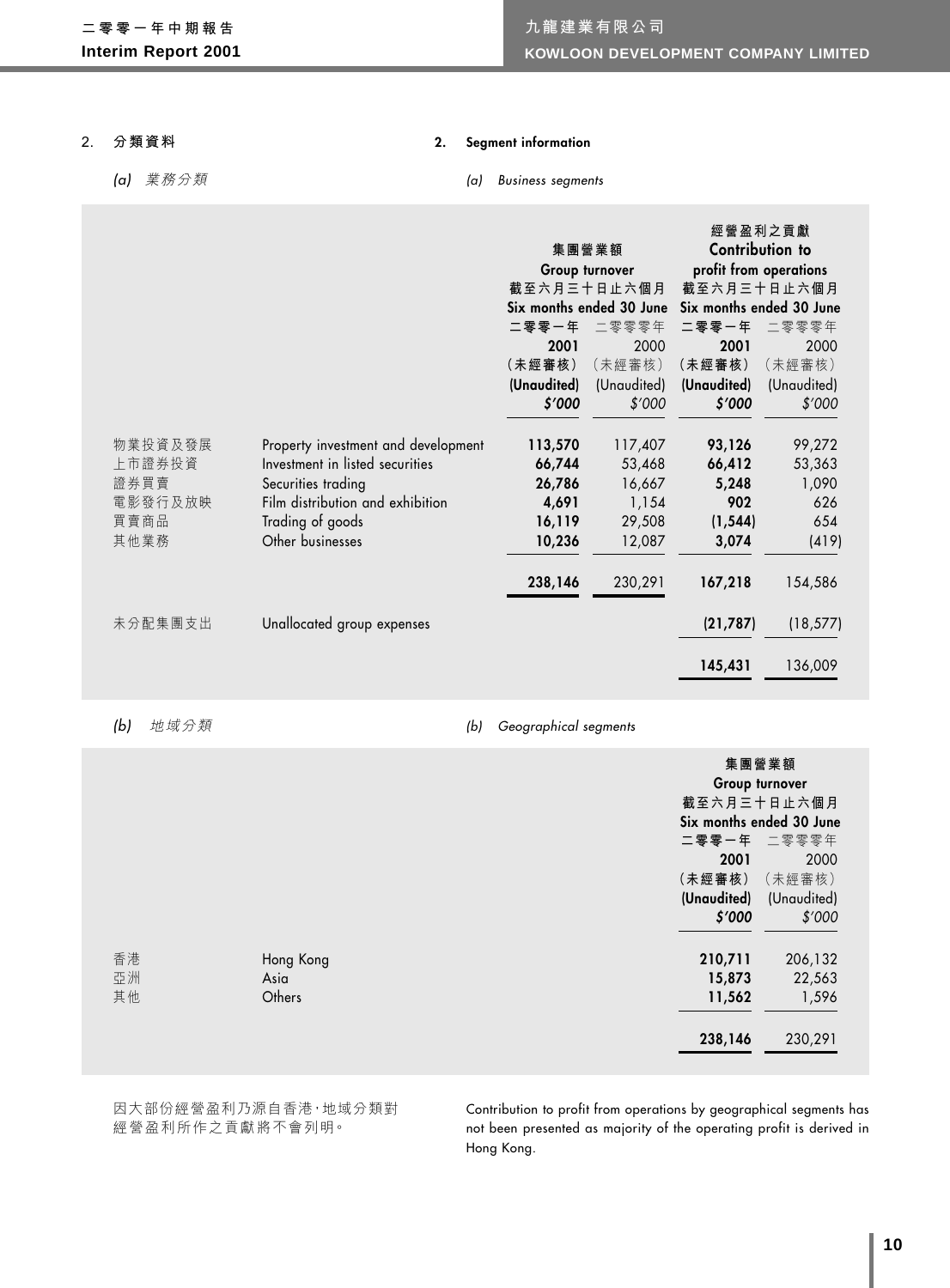#### **3. 除稅前盈利**

#### **3. Profit before taxation**

除税前盈利經扣除/(計入)下列各項:-

(a) 財務成本

Profit before taxation is arrived at after charging/(crediting):–

(a) Finance costs

|                |                                       | 截至六月三十日止六個月<br>Six months ended 30 June<br>二零零一年 二零零零年 |             |
|----------------|---------------------------------------|--------------------------------------------------------|-------------|
|                |                                       | 2001                                                   | 2000        |
|                |                                       | (未經審核)                                                 | (未經審核)      |
|                |                                       | (Unaudited)                                            | (Unaudited) |
|                |                                       | \$′000                                                 | \$'000      |
| 銀行貸款及透支利息      | Interest on bank loans and overdrafts | 24,279                                                 | 25,352      |
| 減:撥充成本之數額 (附註) | Less: Amount capitalized (Note)       | (12, 170)                                              | (13, 244)   |
|                |                                       | 12,109                                                 | 12,108      |
| 減:歸類於營業費用之     | Less: Interest expense classified     |                                                        |             |
| 利息費用           | as operating expenses                 | (4,960)                                                | (6,741)     |
|                |                                       | 7,149                                                  | 5,367       |

附註: 撥充成本之借貸成本乃按當時市場 利率計算。

Note: Borrowing costs were capitalized at the prevailing market interest rates.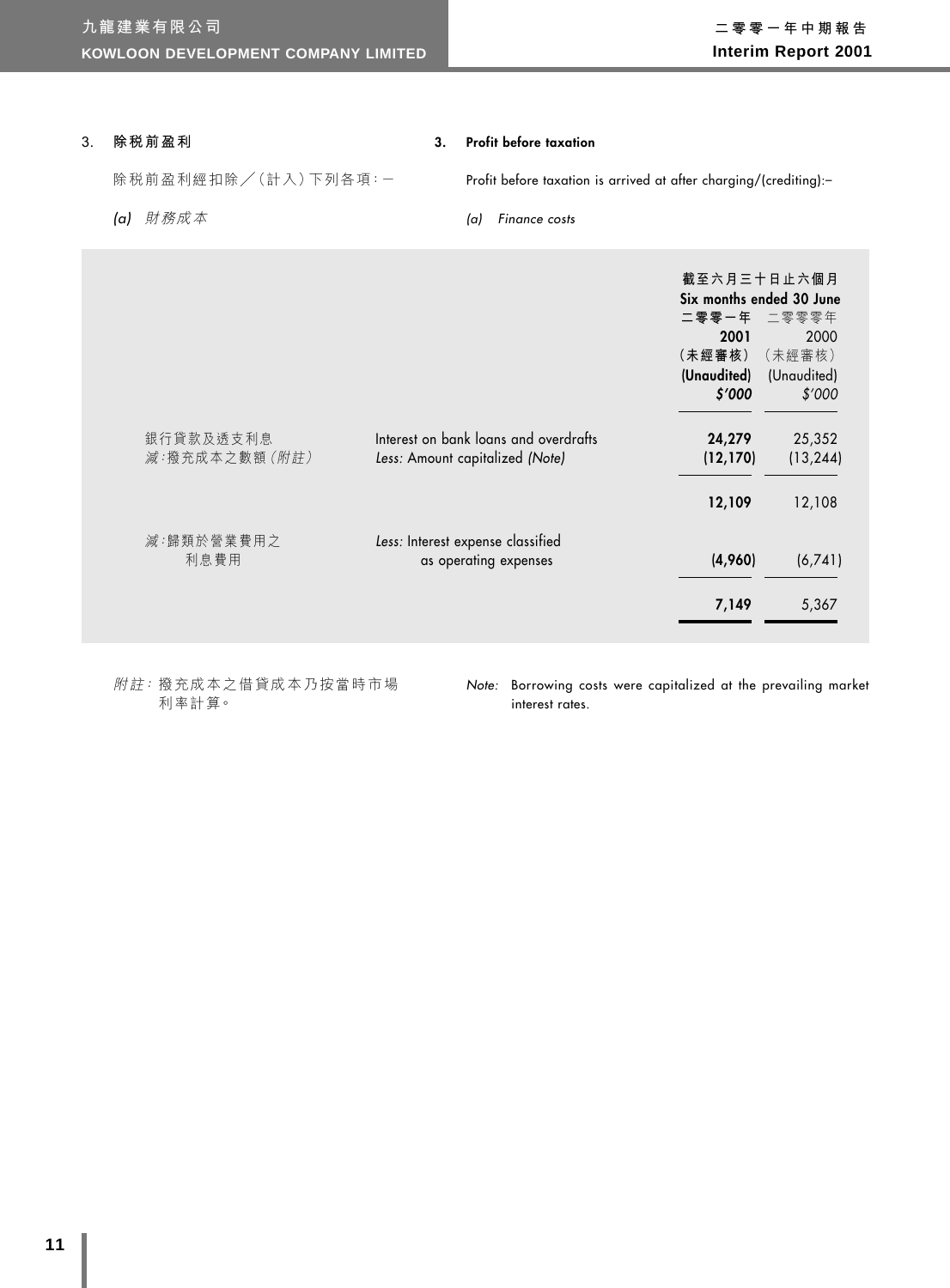#### **3. 除稅前盈利**(續)

(b) 其他項目

## **3. Profit before taxation** (continued)

### (b) Other items

|              |                                                | 截至六月三十日止六個月<br>Six months ended 30 June |             |
|--------------|------------------------------------------------|-----------------------------------------|-------------|
|              |                                                | 二零零一年 二零零零年                             |             |
|              |                                                | 2001                                    | 2000        |
|              |                                                | (未經審核)                                  | (未經審核)      |
|              |                                                | (Unaudited)                             | (Unaudited) |
|              |                                                | \$′000                                  | \$'000      |
| 核數師酬金        | Auditors' remuneration                         | 435                                     | 433         |
| 壞帳及呆帳準備      | Provision for bad and doubtful debts           | 1,163                                   | 996         |
| 存貨成本值與化現淨值   | Amount of inventories written down             |                                         |             |
| 之差額撇帳        | to net realizable value                        | 10,210                                  |             |
| 出售固定資產之虧損    | Loss on disposal of fixed assets               | 217                                     | 1,678       |
| 滯銷存貨準備撥回     | Provision for slow moving stock written back   | (500)                                   | (500)       |
| 存貨成本值與化現淨值   | Inventories written down to net                |                                         |             |
| 之差額撇帳撥回      | realizable value written back                  |                                         | (896)       |
| 出售證券投資之盈利    | Profit on disposal of investment in securities | (1, 392)                                | (855)       |
| 除去費用後之營業租賃所得 | Rental receivable under operating              |                                         |             |
| 之應收租金        | leases less outgoings                          | (103, 101)                              | (99, 565)   |
| 租金收入         | Rental income                                  | (112, 325)                              | (109, 276)  |
| 減:支出         | Less: Outgoings                                | 9,224                                   | 9,711       |
| 上市證券投資收入     | Income from listed securities                  | (67, 308)                               | (53, 518)   |
| 非上市證券投資收入    | Income from unlisted securities                | (685)                                   | (1, 274)    |
|              |                                                |                                         |             |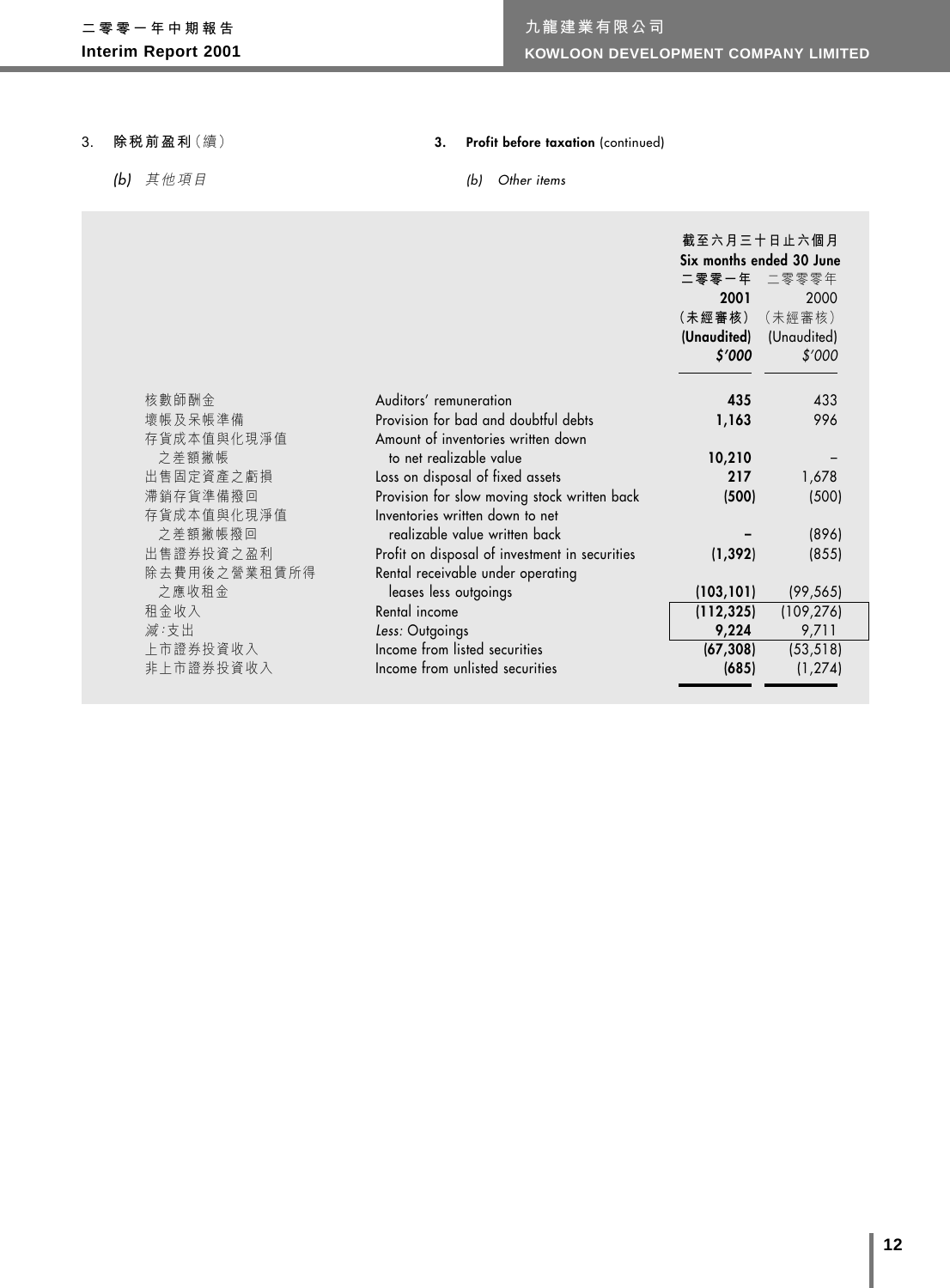#### **4. 稅項**

#### **4. Taxation**

列於綜合收益計算表內之税項如下:-

Taxation in the consolidated income statement represents:–

|                                                      |                                                                                                                                      | 二零零一年<br>2001<br>(未經審核)<br>\$′000 | 截至六月三十日止六個月<br>Six months ended 30 June<br>二零零零年<br>2000<br>(未經審核)<br>(Unaudited) (Unaudited)<br>\$'000 |
|------------------------------------------------------|--------------------------------------------------------------------------------------------------------------------------------------|-----------------------------------|---------------------------------------------------------------------------------------------------------|
| 期內預計應課税之盈利按課税率<br>16%(二零零零年-16%)之<br>香港利得税準備<br>遞延税項 | Provision for Hong Kong profits tax at<br>16% (2000 - 16%) on the estimated<br>assessable profits of the period<br>Deferred taxation | 10,299<br>2,552                   | 10,568<br>1,311                                                                                         |
|                                                      |                                                                                                                                      | 12,851                            | 11,879                                                                                                  |
| 佔聯營公司之税項<br>一香港<br>一海外                               | Share of associated companies' taxation<br>- Hong Kong<br>- Overseas                                                                 | (471)<br>12,380                   | 292<br>12,171                                                                                           |

聯營公司之海外稅項乃根據個別區域之適 當稅率作出準備。

Overseas taxation of the associated companies has been provided for at the applicable tax rates ruling in the respective jurisdictions.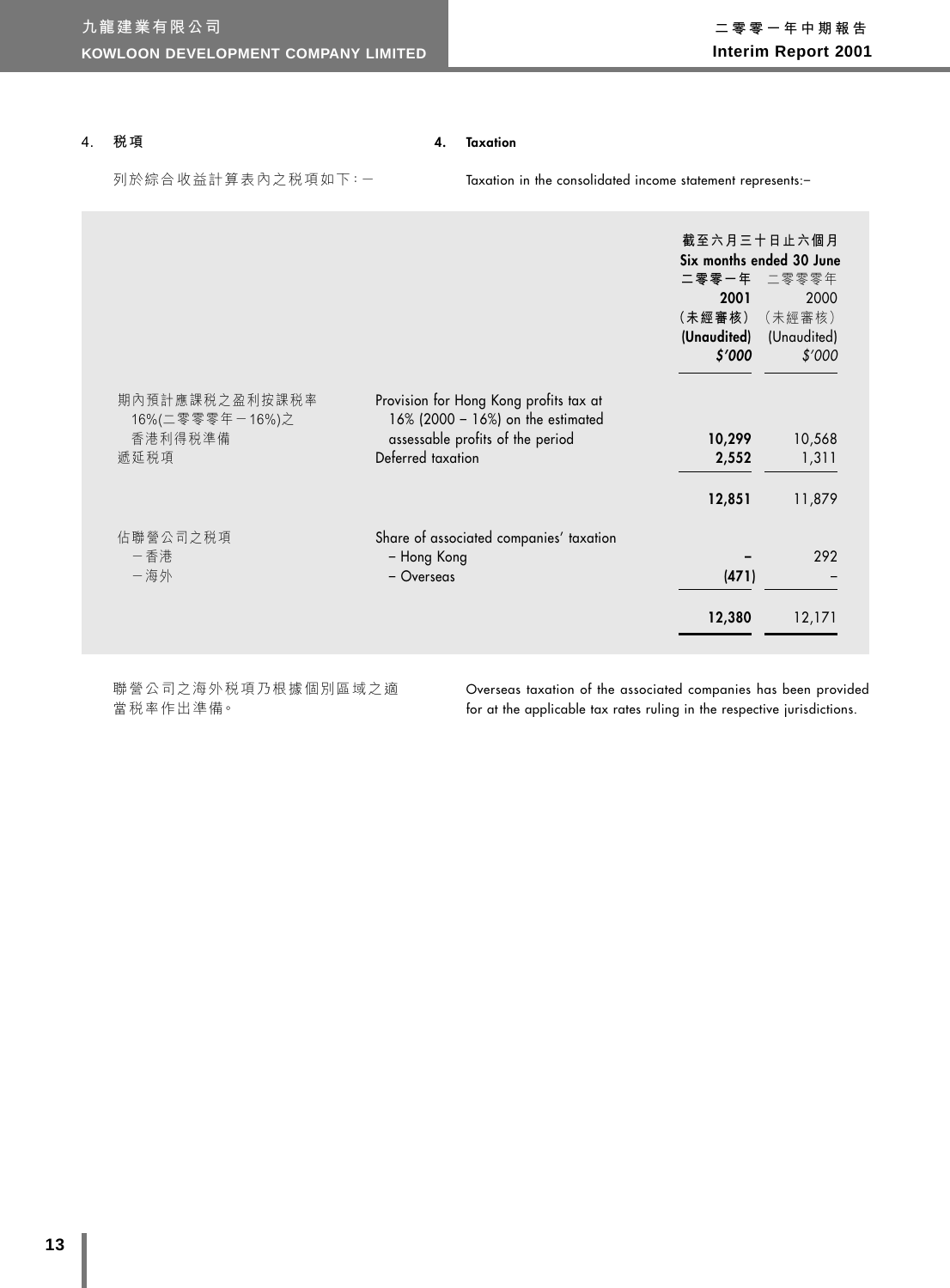#### **5. 股息**

#### (a) 應撥歸中期之股息

#### **5. Dividends**

(a) Dividends attributable to the interim period

|                                                                                   |                                                                                                                                                                                                                                             | 2001<br>(未經審核)<br>\$'000 | 截至六月三十日止六個月<br>Six months ended 30 June<br>二零零一年 二零零零年<br>2000<br>(未經審核)<br>(Unaudited) (Unaudited)<br>\$'000 |
|-----------------------------------------------------------------------------------|---------------------------------------------------------------------------------------------------------------------------------------------------------------------------------------------------------------------------------------------|--------------------------|---------------------------------------------------------------------------------------------------------------|
| 期內以實物方式宣派及派付<br>之特別中期股息,比例為<br>每37股股份獲派4股九巴<br>股份 (二零零零年一無)<br>期末後宣派之中期股息<br>每股4仙 | Special interim dividend in specie declared<br>and distributed during the interim period<br>in the proportion of 4 KMB shares for<br>every 37 shares $(2000 - Nil)$<br>Interim dividend declared after the<br>interim period end of 4 cents | 1,354,550                |                                                                                                               |
| (二零零零年-8仙)                                                                        | (2000 - 8 cents) per share                                                                                                                                                                                                                  | 19,351                   | 38,701                                                                                                        |
|                                                                                   |                                                                                                                                                                                                                                             | 1,373,901                | 38,701                                                                                                        |

於二零零一年五月二十三日,董事公佈 派付本公司所持有之九巴股份,基準為 於二零零一年六月十一日每持有37股 本公司股份獲發4股九巴股份。股份已 於二零零一年六月十三日派付,有關重 估盈餘1,128,145,488元,由投資重估 儲備轉撥至收益計算表(附註11)。

於期後宣派之中期股息並未於期末之 日確認為負債。

(b) 應撥歸上財政年度之股息,於期內獲批 准及派付

On 23 May 2001, the directors announced to distribute the KMB shares held by the Company on the basis of 4 KMB shares for every 37 of the Company's shares held on 11 June 2001. The KMB shares were distributed on 13 June 2001 and the relevant revaluation surplus of \$1,128,145,488 was transferred from the investment revaluation reserve to the income statement (note 11).

The interim dividend declared after the interim period end has not been recognized as a liability at the interim period end date.

(b) Dividends attributable to the previous financial year, approved and paid during the interim period

|                                                |                                                                                                                                                                    | 截至六月三十日止六個月<br>二零零一年 二零零零年<br>2001 | Six months ended 30 June<br>2000            |
|------------------------------------------------|--------------------------------------------------------------------------------------------------------------------------------------------------------------------|------------------------------------|---------------------------------------------|
|                                                |                                                                                                                                                                    | (未經審核)<br>\$′000                   | (未經審核)<br>(Unaudited) (Unaudited)<br>\$'000 |
| 於期內批准及派付之<br>上財政年度之末期<br>股息每股18仙<br>(二零零零-16仙) | Final dividends in respect of the previous<br>financial year, approved and paid<br>during the interim period, of 18 cents<br>$(2000 - 16 \text{ cents})$ per share | 87,078                             | 77,403                                      |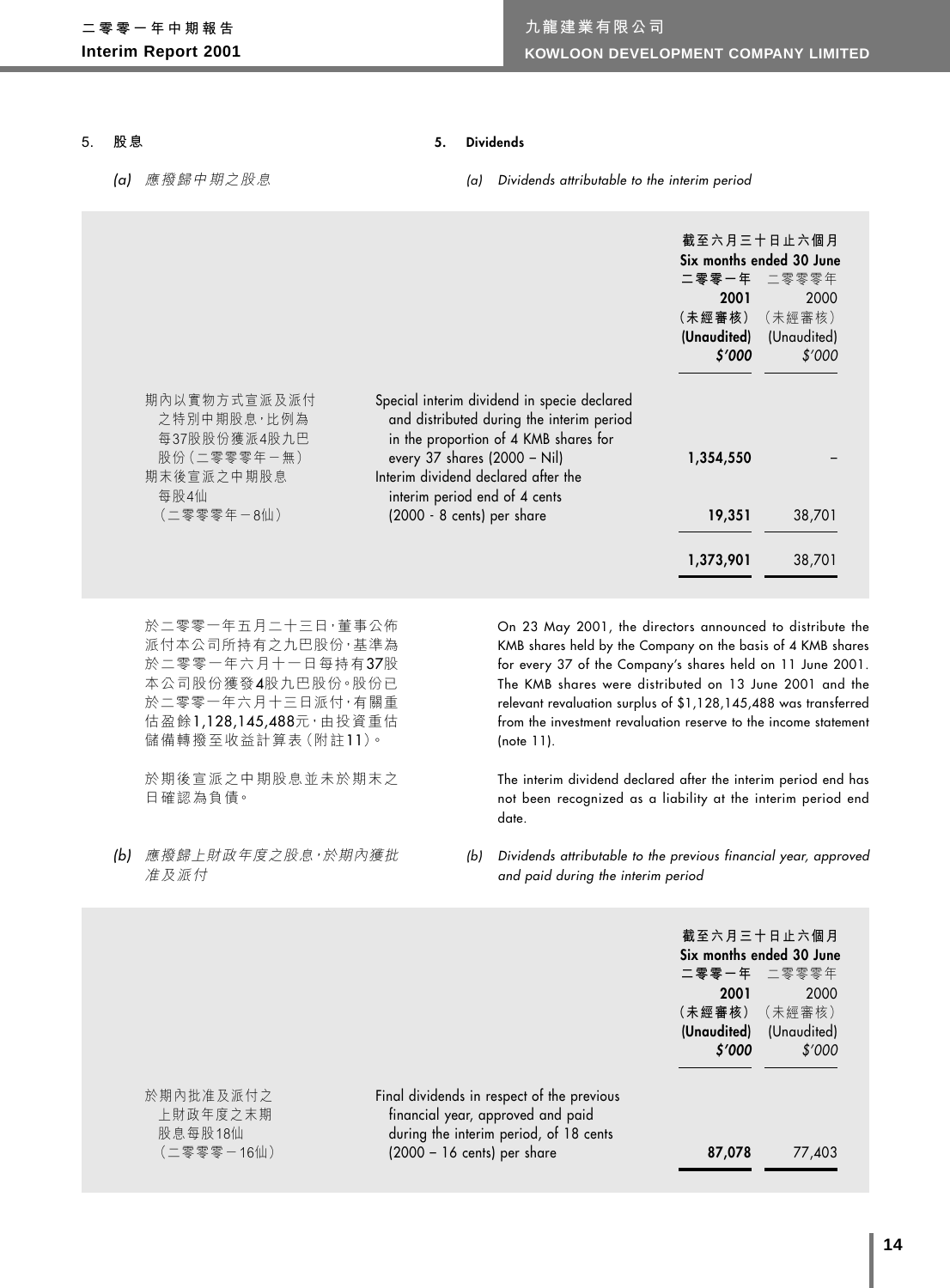#### **6. 每股盈利**

(a) 每股基本盈利

每股基本盈利乃按應撥歸普通股股東 之盈利1,251,499,752元(二零零零年 - 119,731,049元)及 期 內 已 發 行 之 483,767,850股普通股(二零零零年一 483,767,850股普通股)計算。

撇除以實物方式分派九巴股份之財務 影響1,125,132,764元後,應撥歸普通 股股東之盈利將調整至126,366,988 元;經調整每股盈利為26.1仙。

(b) 每股攤薄盈利

每股攤薄盈利乃按應撥歸普通股股東 之盈利1,251,499,752元及經調整授出 有攤薄性潛在普通股影響之購股權後 之加權平均數487,741,337股普通股計 算。於二零零零年同期並無攤薄性潛在 普通股份。

撇除以實物方式分派九巴股份之財務 影響1,125,132,764元後, 應撥歸普通 股股東之盈利將調整至126,366,988 元;經調整每股攤薄盈利為25.9仙。

(c) 股份數目

#### **6. Earnings per share**

#### (a) Basic earnings per share

The calculation of basic earnings per share is based on the profit attributable to ordinary shareholders of \$1,251,499,752 (2000 – \$119,731,049) and 483,767,850 ordinary shares (2000 – 483,767,850 ordinary shares) in issue during the period.

After eliminating the financial effect due to distribution in specie of KMB shares of \$1,125,132,764, the profit attributable to ordinary shareholders is adjusted to \$126,366,988. The adjusted earnings per share is 26.1 cents.

(b) Diluted earnings per share

The calculation of diluted earnings per share is based on the profit attributable to ordinary shareholders of \$1,251,499,752 and the weighted average of 487,741,337 ordinary shares after adjusting for the effects of dilutive potential ordinary shares in respect of share options granted. There were no dilutive potential ordinary shares in existence during the corresponding period in 2000.

After eliminating the financial effect due to distribution in specie of KMB shares of \$1,125,132,764, the profit attributable to ordinary shareholders is adjusted to \$126,366,988. The adjusted diluted earnings per share is 25.9 cents.

(c) Number of shares

|                                                                           | 於二零零一年<br>六月三十日<br>At 30 June<br>2001                       |
|---------------------------------------------------------------------------|-------------------------------------------------------------|
| Number of ordinary shares used in<br>calculating basic earnings per share | 483,767,850                                                 |
| shares in respect of share options                                        | 3,973,487                                                   |
| Weighted average number of ordinary<br>shares used in calculating diluted | 487,741,337                                                 |
|                                                                           | Effect of dilutive potential ordinary<br>earnings per share |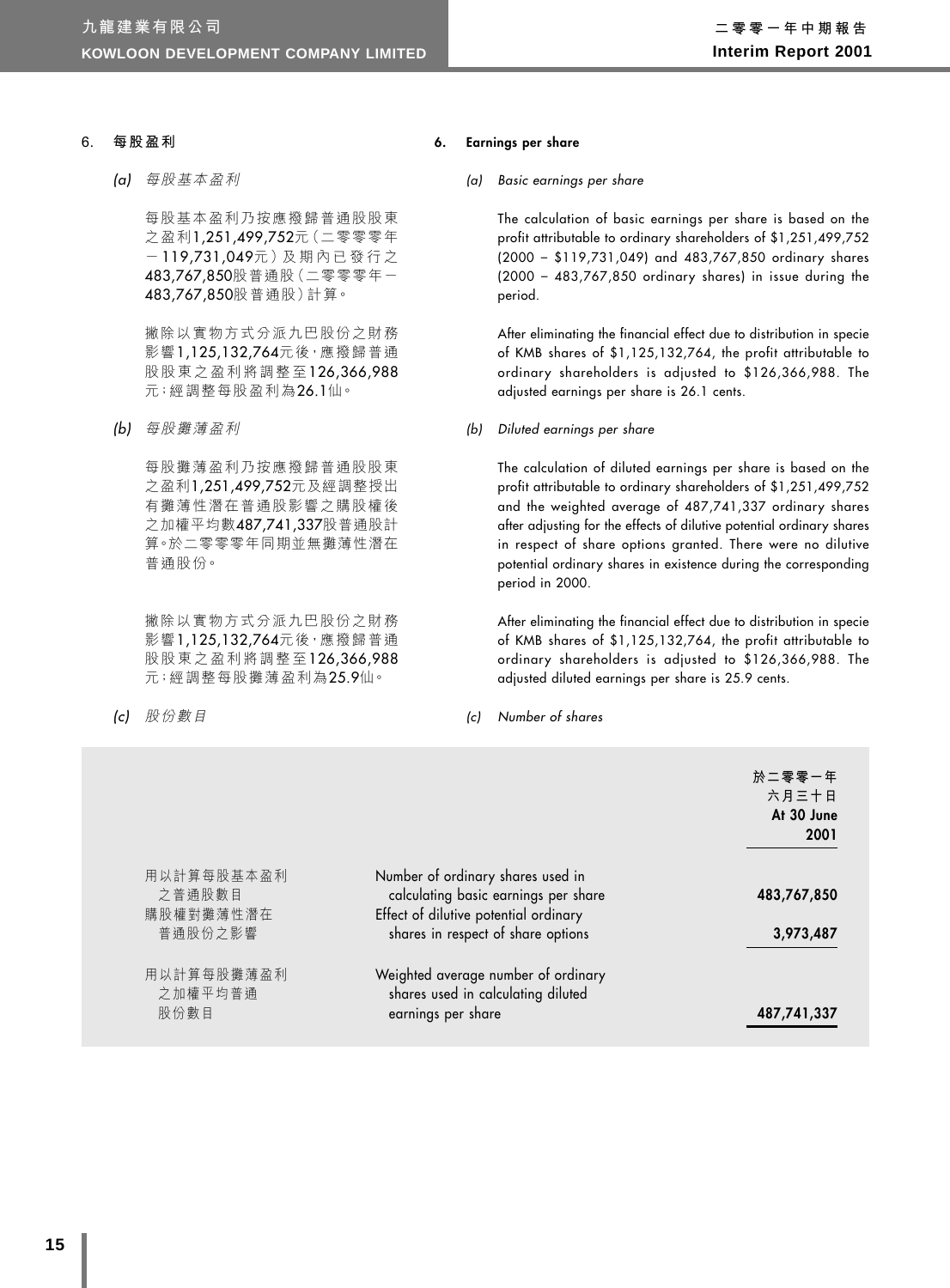#### **7. 固定資產**

#### **7. Fixed assets**

本集團之投資物業已由獨立專業測計師威 格斯香港有限公司按連租約出售之公開市 值於二零零一年六月三十日作出重估。

其他物業之成本值或重估值乃根據董事會 之估值分為土地、樓宇及其他資產。

The investment properties of the Group were revalued at 30 June 2001 by Vigers Hong Kong Limited, independent professional surveyors, on an open market value basis assuming sale subject to existing tenancies.

The cost or valuation of the other properties has been apportioned between land, buildings and other assets on the basis of estimates made by the directors.

#### **8. 證券投資**

### **8. Investments in securities**

|                                                |                                                                                                                          | 於二零零一年<br>六月三十日<br>At 30 June<br>2001<br>(未經審核)<br>(Unaudited)<br>\$′000 | 於二零零零年<br>十二月三十一日<br>At 31 December<br>2000<br>(經審核)<br>(Audited)<br>\$'000 |
|------------------------------------------------|--------------------------------------------------------------------------------------------------------------------------|--------------------------------------------------------------------------|-----------------------------------------------------------------------------|
| 持有至到期證券                                        | Held-to-maturity securities                                                                                              |                                                                          |                                                                             |
| 上市<br>一於海外上市, 已攤銷成本值                           | Listed<br>- outside Hong Kong, at amortized cost                                                                         | 972                                                                      | 967                                                                         |
| 非上市<br>一已攤銷成本值                                 | Unlisted<br>- at amortized cost                                                                                          | 7,750                                                                    | 7,750                                                                       |
|                                                |                                                                                                                          | 8,722                                                                    | 8,717                                                                       |
| 非買賣證券                                          | <b>Non-trading securities</b>                                                                                            |                                                                          |                                                                             |
| 上市股份<br>一於香港上市·市值<br>非上市之信託基金·公允值<br>非上市股份,公允值 | Listed shares<br>- in Hong Kong, at market value<br>Unlisted trust fund, at fair value<br>Unlisted shares, at fair value | 77,517<br>8,229                                                          | 1,034,811<br>7,880                                                          |
|                                                |                                                                                                                          | 85,746                                                                   | 1,042,692                                                                   |
|                                                |                                                                                                                          | 94,468                                                                   | 1,051,409                                                                   |
| 上市證券之市值                                        | Market value of listed securities                                                                                        | 78,540                                                                   | 1,035,801                                                                   |

本公司於期內宣派特別中期股息,方法為透 過實物方式分派本公司持有之52,299,227 股九巴股份。分派予股東之九巴股份於二零 零零年十二月三十一日之市值為 957,075,854元。

During the period, the Company declared a special interim dividend in specie by way of distribution of 52,299,227 KMB shares held by the Company. The market value of the KMB shares distributed to shareholders as at 31 December 2000 was \$957,075,854.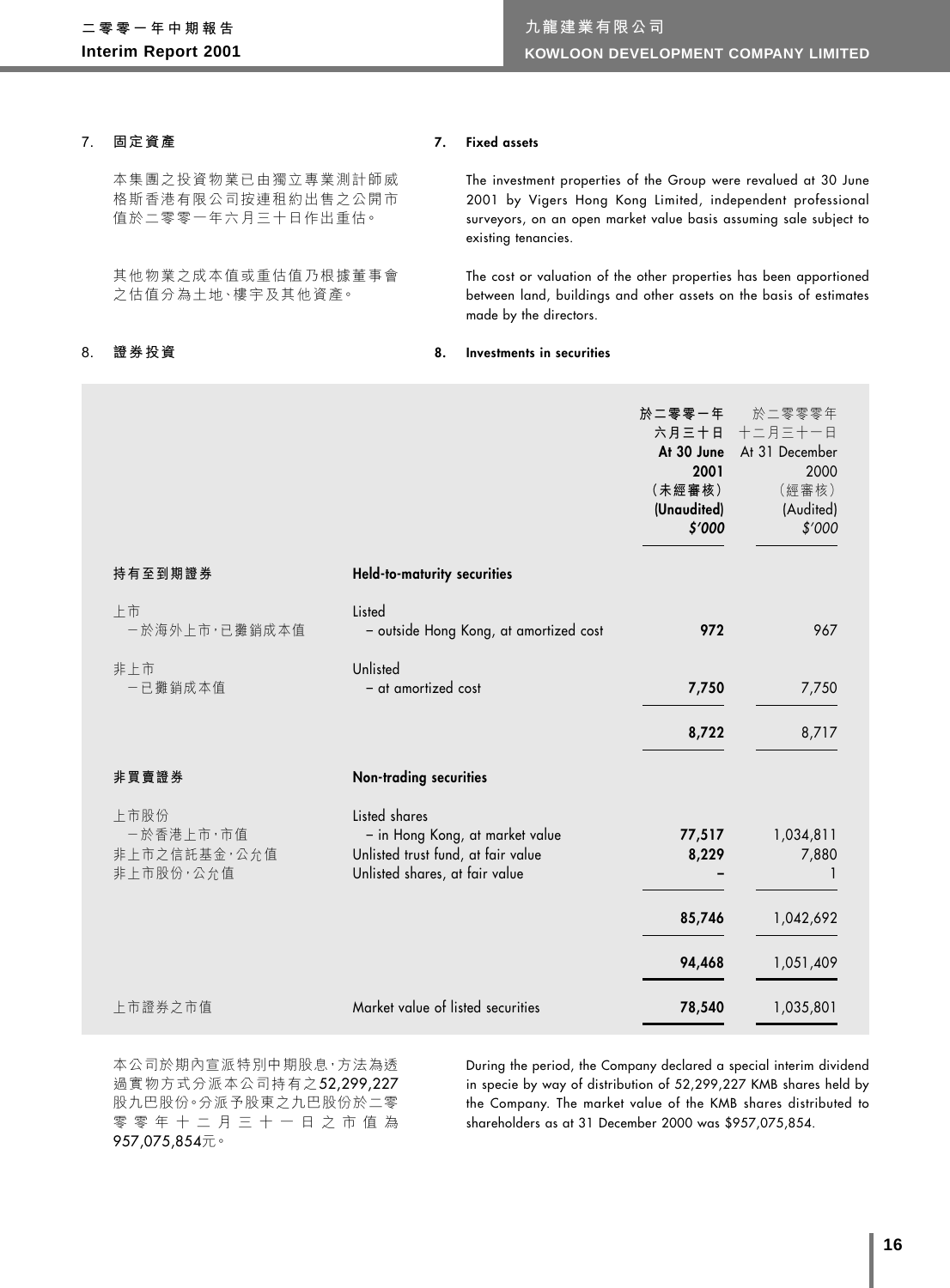#### **9. 營業應收帳款及其他應收款**

#### **9. Trade and other receivables**

營業應收款之帳齡分析如下:—

#### The following is an aged analysis of trade receivables:–

|             |                                     | 於二零零一年<br>2001<br>(未經審核)<br>(Unaudited)<br>\$′000 | 於二零零零年<br>六月三十日 十二月三十一日<br>At 30 June At 31 December<br>2000<br>(經審核)<br>(Audited)<br>\$'000 |
|-------------|-------------------------------------|---------------------------------------------------|----------------------------------------------------------------------------------------------|
| 未到期及逾期少於三個月 | Current and overdue within 3 months | 20,320                                            | 6,603                                                                                        |
| 逾期三至六個月     | Overdue between 3 to 6 months       | 1,400                                             | 1,903                                                                                        |
| 逾期超過六個月     | Overdue more than 6 months          | 2,191                                             | 2,237                                                                                        |
| 營業應收帳款      | Trade receivables                   | 23,911                                            | 10,743                                                                                       |
| 公用事業及其他按金   | Utility and other deposits          | 1,183                                             | 1,294                                                                                        |
| 其他應收帳款及預付款  | Other receivables and prepayments   | 16,316                                            | 14,423                                                                                       |
|             |                                     | 41,410                                            | 26,460                                                                                       |

本集團之所有公用事業及其他按金845,304 元 (於 二 零 零 零 年 十 二 月 三 十 一 日 -1,293,739元)預期於一年後收回。

Utility and other deposits of the Group of \$845,304 (at 31 December 2000 – \$1,293,739) are expected to be recovered after more than one year.

本集團之應收帳款及預付款422,576元(於 二零零零年十二月三十一日-652,791元) 預期於一年後收回。

本集團授予客戶之平均數期為三十日。

Debtors and prepayments of the Group of \$422,576 (at 31 December 2000 – \$652,791) are expected to be recovered after more than one year.

The Group allows an average credit period of 30 days to its trade customers.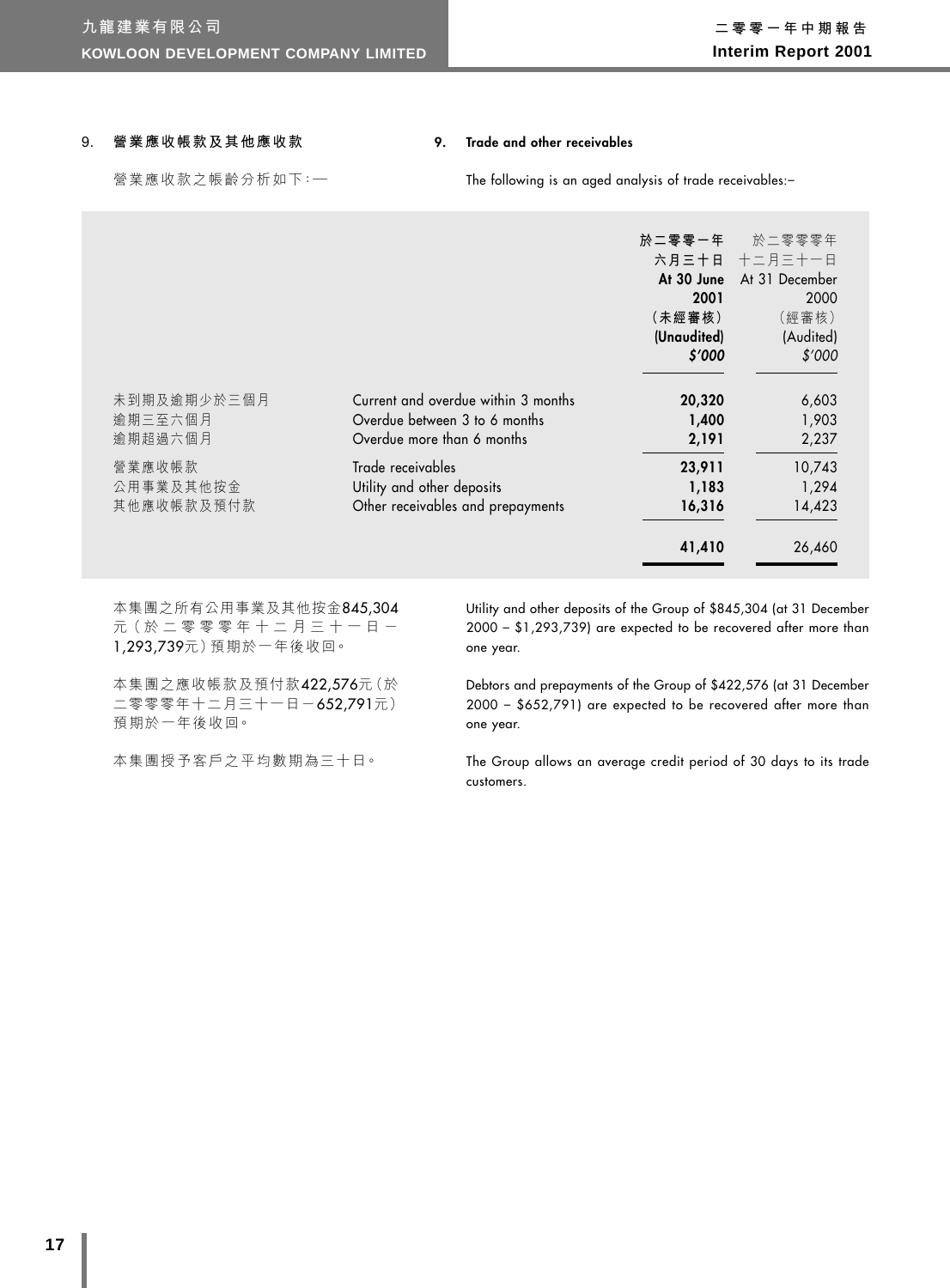#### **10. 營業應付帳款及其他應付款**

## **10. Trade and other payables**

營業應付款之帳齡分析如下:—

The following is an aged analysis of trade payables:–

|                                                    |                                                                                                                                    | 於二零零一年<br>At 30 June<br>2001<br>(未經審核)<br>(Unaudited)<br>\$′000 | 於二零零零年<br>六月三十日 十二月三十一日<br>At 31 December<br>2000<br>(經審核)<br>(Audited)<br>\$'000 |
|----------------------------------------------------|------------------------------------------------------------------------------------------------------------------------------------|-----------------------------------------------------------------|-----------------------------------------------------------------------------------|
| 未到期或活期<br>逾期少於三個月<br>逾期三至六個月<br>逾期超過六個月            | Not yet due or on demand<br>Overdue within 3 months<br>Overdue between 3 to 6 months<br>Overdue more than 6 months                 | 10,932<br>2,903<br>161<br>167                                   | 7,776<br>4,835<br>601<br>717                                                      |
| 營業應付帳款<br>租務及其他按金<br>其他應付帳款及應計費用<br>應付票據<br>期權合約負債 | Trade payables<br>Rental and other deposits<br>Other payables and accrued expenses<br>Bills payable<br>Option contract liabilities | 14,163<br>43,316<br>39,855<br>3,013                             | 13,929<br>43,682<br>40,282<br>8,010<br>1,593                                      |
|                                                    |                                                                                                                                    | 100,347                                                         | 107,496                                                                           |

本集團租務及其他按金33,010,327元(於二 零零零年十二月三十一日-43,681,532元) 預期於一年後收回。

Rental and other deposits of the Group of \$33,010,327 (at 31 December 2000 – \$43,681,532) are expected to be refunded after more than one year.

本集團之應付帳款及應計費用2,447,787元 (於二零零零年十二月三十一日- 3,354,145元)預期於一年後償付。

Creditors and accrued expenses of the Group of \$2,447,787 (at 31 December 2000 – \$3,354,145) are expected to be settled after more than one year.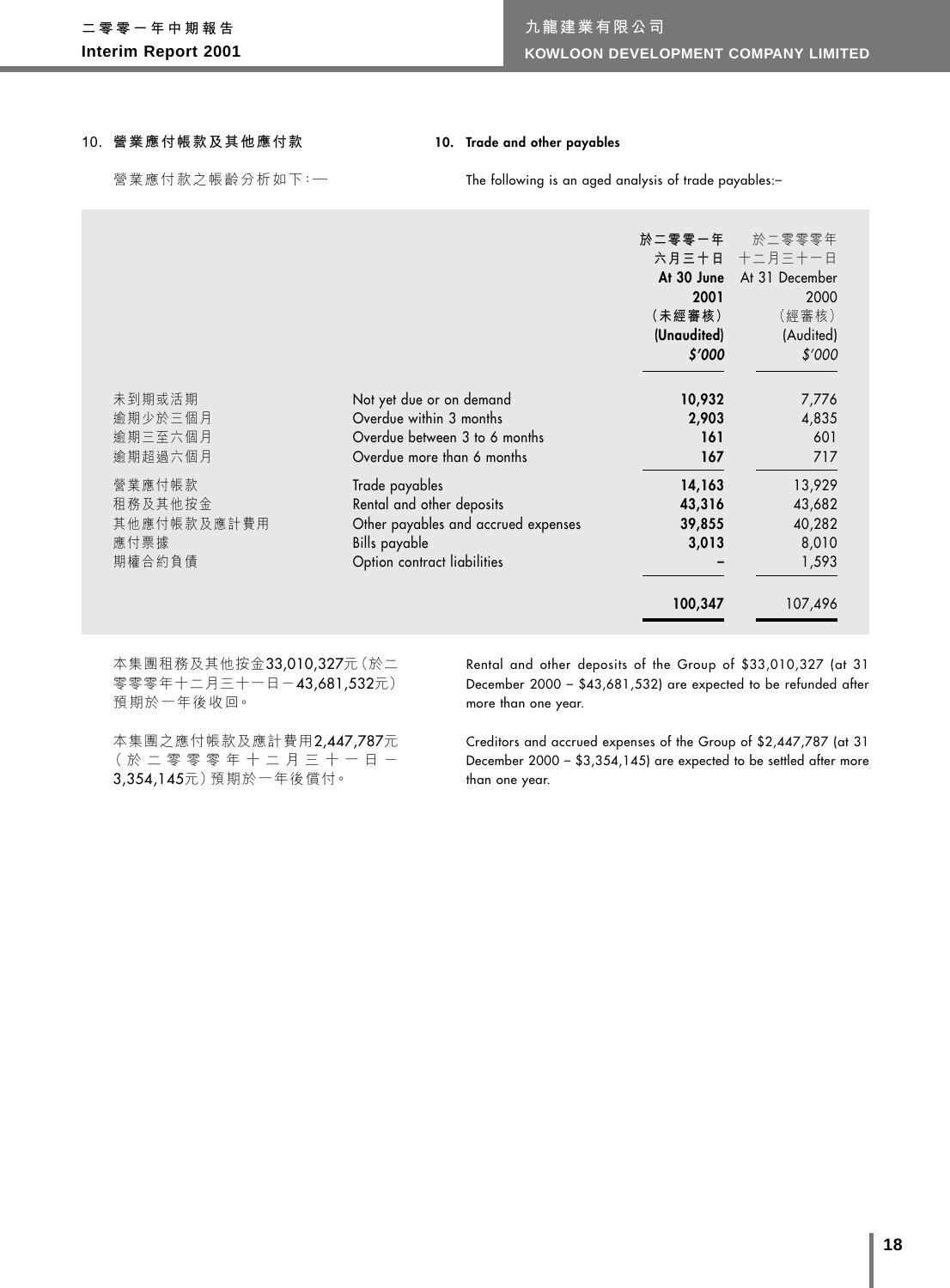#### **11. 儲備金**

#### **11. Reserves**

|                                               |                                                                                                                                                   | 於二零零一年<br>六月三十日<br>At 30 June<br>2001<br>(未經審核)<br>(Unaudited) | 於二零零零年<br>十二月三十一日<br>At 31 December<br>2000<br>(經審核)<br>(Audited) |
|-----------------------------------------------|---------------------------------------------------------------------------------------------------------------------------------------------------|----------------------------------------------------------------|-------------------------------------------------------------------|
|                                               |                                                                                                                                                   | \$′000                                                         | \$'000                                                            |
| 投資物業重估儲備金<br>於一月一日結餘<br>出售投資物業                | Investment property revaluation reserve<br>Balance at 1 January<br>Transfer to income statement upon                                              | 1,887,073                                                      | 1,849,289                                                         |
| 而轉往收益計算表<br>重估(虧損)/盈餘                         | disposal of an investment property<br>Revaluation (deficit)/surplus                                                                               | (2,924)                                                        | 1,705<br>36,079                                                   |
| 於六月三十日結餘<br>(二零零零年一十二月三十一日)                   | Balance at 30 June<br>$(2000 - 31$ December)                                                                                                      | 1,884,149                                                      | 1,887,073                                                         |
| 投資重估儲備金<br>於一月一日結餘<br>重估盈餘                    | Investment revaluation reserve<br>Balance at 1 January<br><b>Revaluation surplus</b>                                                              | 667,749<br>387,656                                             | 684,590<br>66,297                                                 |
| 分派九巴股份時轉往<br>收益計算表<br>來自收購聯營公司<br>之商譽撇除       | Transfer to income statement upon<br>distribution of KMB shares<br>Goodwill arising on acquisition of<br>associated companies written off         | (1, 128, 145)                                                  | (83, 138)                                                         |
| 於六月三十日結餘<br>(二零零零年一十二月三十一日)                   | Balance at 30 June<br>(2000 - 31 December)                                                                                                        | (72, 740)                                                      | 667,749                                                           |
| 資本儲備金                                         | Capital reserve                                                                                                                                   | 2,154                                                          | 2,154                                                             |
| 股本溢價帳                                         | Share premium                                                                                                                                     | 9,971                                                          | 9,971                                                             |
| 保留盈利                                          | <b>Retained profits</b>                                                                                                                           |                                                                |                                                                   |
| 於一月一日結餘<br>一如之前報告<br>一有關股息之前期調整               | Balance at 1 January<br>- as previously reported<br>- prior period adjustment in                                                                  | 1,656,678                                                      | 1,576,882                                                         |
| (附註1(a))                                      | respect of dividends (note 1(a))                                                                                                                  | 87,078                                                         | 77,403                                                            |
| 一重列                                           | - as restated                                                                                                                                     | 1,743,756                                                      | 1,654,285                                                         |
| 上財政年度批准之<br>股息 (附註5(b))<br>本期間/年度盈利<br>於本期間宣派 | Dividends approved in respect of the<br>previous financial year (note 5(b))<br>Profit for the period/year<br>Dividends declared in respect of the | (87,078)<br>1,251,500                                          | (77, 403)<br>205,575                                              |
| 之股息 (附註5(a))                                  | current period (note $5(a)$ )                                                                                                                     | (1, 354, 550)                                                  | (38, 701)                                                         |
| 於六月三十日結餘<br>(二零零零年一十二月三十一日)                   | Balance at 30 June<br>$(2000 - 31$ December)                                                                                                      | 1,553,628                                                      | 1,743,756                                                         |
|                                               |                                                                                                                                                   | 3,377,162                                                      | 4,310,703                                                         |

於二零零一年六月三十日,本公司可作分派 予股東之儲備為1,446,968,380元(於二零 零零年十二月三十一日-1,641,479,028元 (重列))。

Reserves of the Company available for distribution to shareholders at 30 June 2001 amounted to \$1,446,968,380 (at 31 December 2000 – \$1,641,479,028, as restated).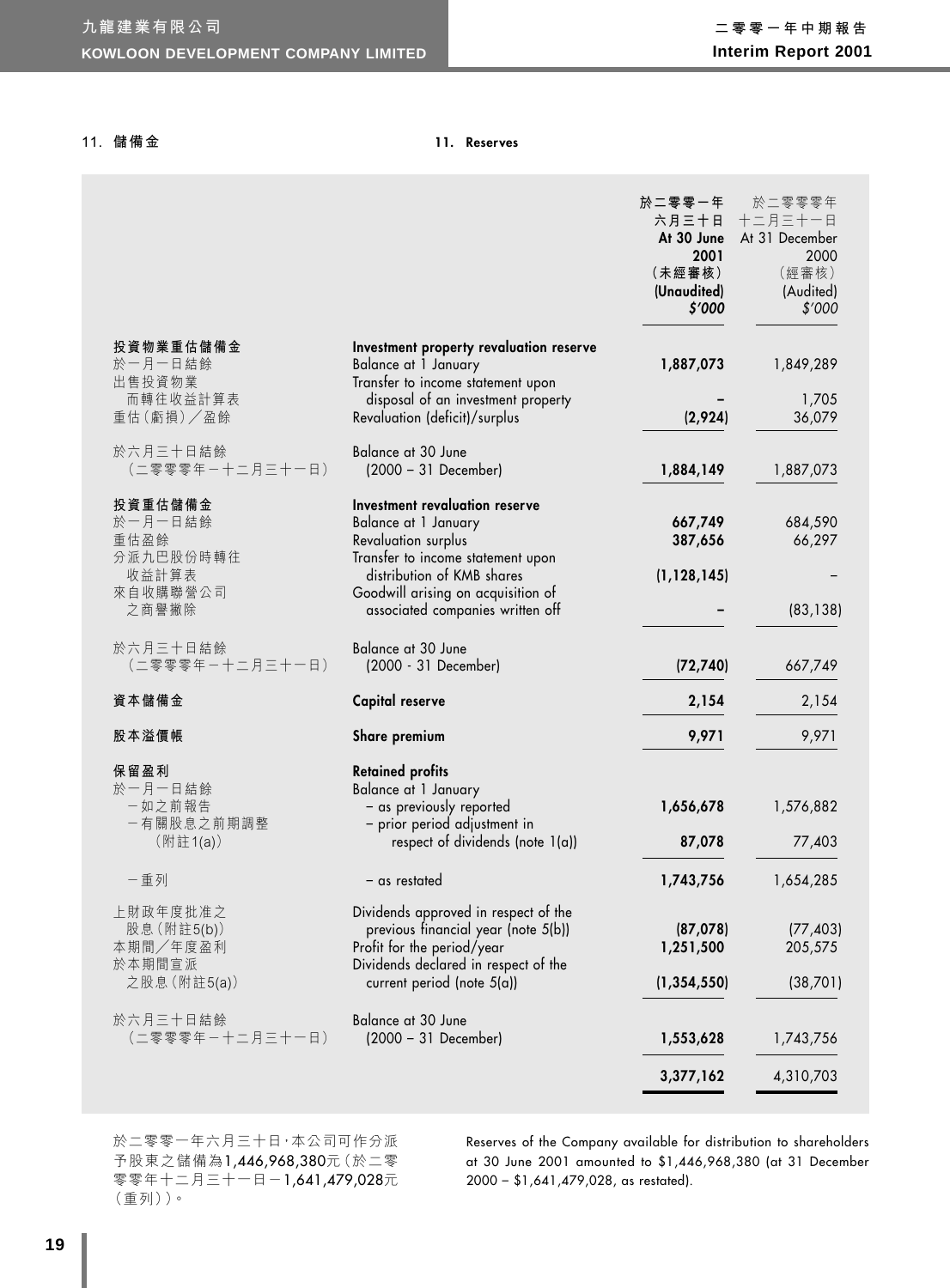#### **12. 承擔項目**

#### **12. Commitments**

於結算日,未經作出備付於帳項內之未來發 展費用承擔如下:-

Commitments outstanding at the balance sheet date on future development expenditure not provided for in the accounts were as follows:–

|             |                                   | 於二零零一年<br>At 30 June<br>2001<br>(未經審核)<br>(Unaudited)<br>\$′000 | 於二零零零年<br>六月三十日 十二月三十一日<br>At 31 December<br>2000<br>(經審核)<br>(Audited)<br>\$'000 |
|-------------|-----------------------------------|-----------------------------------------------------------------|-----------------------------------------------------------------------------------|
| 已簽訂合約者      | Contracted for                    | 30,645                                                          | 43,216                                                                            |
| 經批准但仍未簽訂合約者 | Authorized but not contracted for | 142,333                                                         | 142,333                                                                           |

#### **13. 或然負債**

本公司為多間附屬公司及聯營公司所獲授 /訂立之銀行貸款、商業信用貸款及履約保 證作出382,852,000元(於二零零零年十二 月三十一日—389,617,000元)之擔保。於二 零零一年六月三十日經使用之數額為 266,022,512元(於二零零零年十二月三十 一日—278,513,467元)。

#### **14. 資產抵押**

於二零零一年六月三十日,本集團之物業及 證券投資總帳面值約3,760,000,000元(於 二零零零年十二月三十一日— 1,777,833,000元)已抵押予多間銀行作為 該等銀行給予本集團一般銀行貸款之固定 抵押。

#### **13. Contingent liabilities**

The Company has given guarantees to banks in respect of bank loans, trade credit facilities and performance bond granted to/entered into by several subsidiary and associated companies to the extent of \$382,852,000 (at 31 December 2000 – \$389,617,000). These facilities were utilized to the extent of \$266,022,512 at 30 June 2001 (at 31 December 2000 – \$278,513,467).

#### **14. Pledge of assets**

At 30 June 2001, properties and investments in securities of the Group with an aggregate carrying value of approximately \$3,760,000,000 (at 31 December 2000 – \$1,777,833,000) were pledged to banks under fixed charges to secure general banking facilities granted to the Group.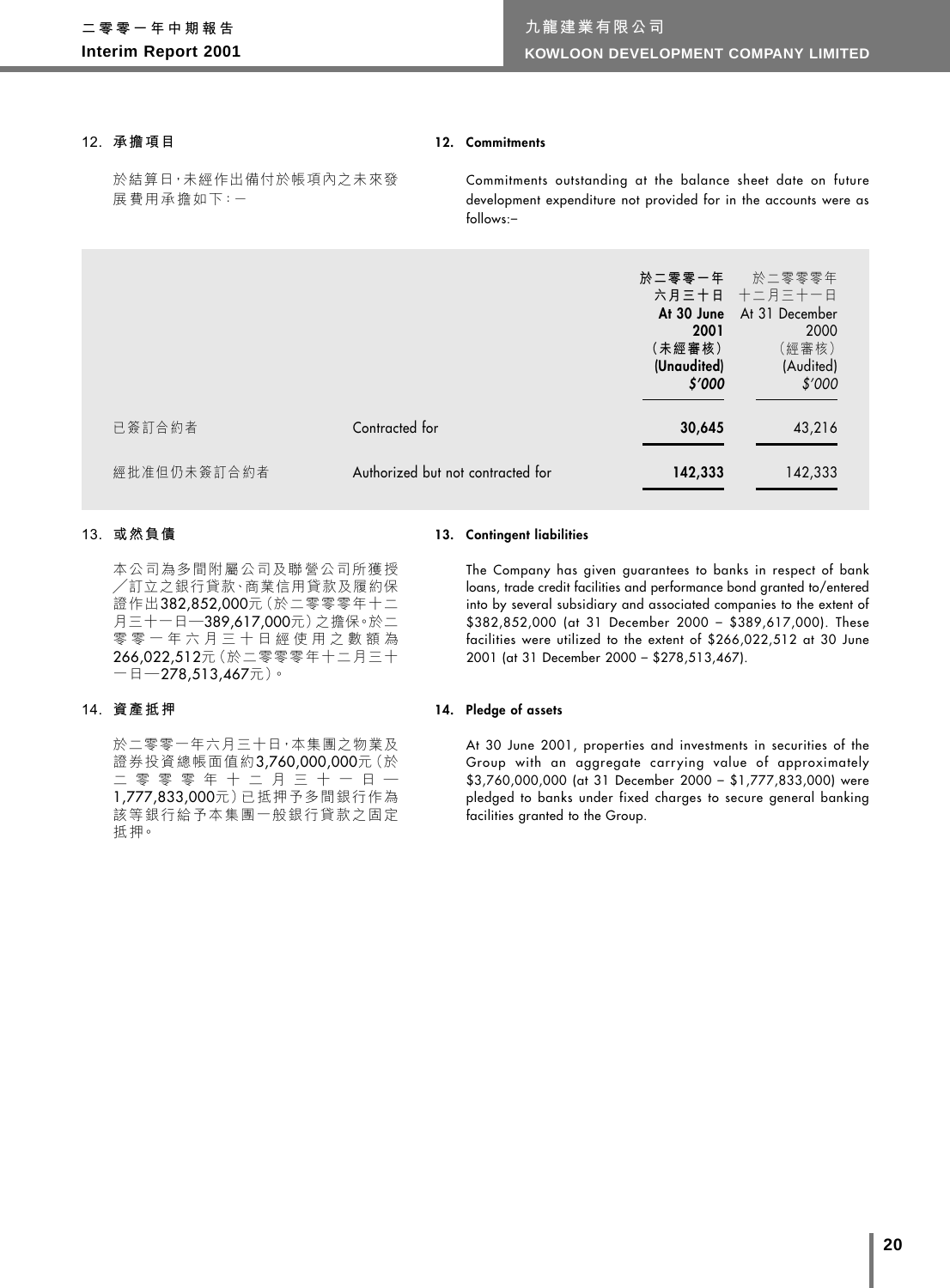#### **15. 結算日後事項**

(a) 於二零零一年七月十九日,某附屬公司 與一獨立第三者訂立臨時買賣協議以 總代價一億六千三百萬元出售本集團 於匯景花園之投資物業。訂約各方於二 零零一年九月三日訂立正式買賣協議。 此附屬公司已收取一筆三千二百六十 萬元之不可撤銷訂金。上述物業於二零 零一年六月三十日之面值為一億六千 一百萬元。經投資物業重估儲備轉撥約 四千三百萬元之有關重估虧損後,該出 售事項將導致約四千一百萬元之應撥 歸股東之虧損(未計銷售及有關費用)。

> 該出售事項預期於二零零一年十一月 八日或之前完成。

(b) 於二零零一年七月二十三日,某附屬公 司與On-Net Investment Limited(「On-Net」)訂立一項協議以代價一千萬美元 出售持有NetThruPut Inc.48%權益之本 集團附屬公司 Circuit Technology Limited。本公司主席兼董事總經理伍兆 燦先生及本公司執行董事伍永漢先生 亦為On-Net董事。On-Net由伍永漢先 生全資擁有。此項出售事項已於二零零 一年七月二十三日完成,並導致約一百 六十萬元應撥歸股東之收益。

> 上述出售事項之詳情載於二零零一年 七 月 二 十 三 日「 關 連 交 易 -出 售 NetThruPut」之公佈內。

(c) 於二零零一年七月三十一日,本公司與 本公司之非執行董事雷羅慧洪女士訂 立一項協議以代價九百萬元出售本集 團於九建羅建輝證券有限公司40%之 股本權益。此項出售事項已於二零零-年七月三十一日完成,並導致約九十萬 元應撥歸股東之虧損。

> 上述出售事項之詳情載於二零零一年 七月三十一日「關連交易-出售九建羅 建輝證券有限公司」之公佈內。

#### **15. Post balance sheet events**

(a) On 19 July 2001, a subsidiary of the Company entered into a provisional agreement for sale and purchase with an independent third party, for the disposal of the Group's investment properties at Sceneway Garden for a total consideration of \$163 million. A formal sale and purchase agreement was entered into by the parties on 3 September 2001. A non-refundable deposit of \$32.6 million has been received by the subsidiary. The carrying value of the above property at 30 June 2001 was \$161 million. The disposal will result in a loss attributable to shareholders, after a transfer of the related revaluation deficit of around \$43 million from the investment property revaluation reserve, of approximately \$41 million before selling and related expenses.

The disposal is expected to be completed on or before 8 November 2001.

(b) On 23 July 2001, a subsidiary of the Company entered into an agreement with On-Net Investment Limited ("On-Net") for the disposal of the Group's subsidiary, Circuit Technology Limited which holds 48% equity interest in NetThruPut Inc. for a consideration of US\$10 million. Mr Ng Siu Chan, chairman and managing director of the Company, and Mr Anthony Ng, an executive director of the Company, are also director of On-Net. On-Net is wholly owned by Mr Anthony Ng. This disposal was completed on 23 July 2001 and resulted in a gain attributable to shareholders of approximately \$1.6 million.

Further details of the said investment disposal were set out in the announcement of "connected transaction-disposal of NetThruPut" dated 23 July 2001.

(c) On 31 July 2001, the Company entered into an agreement with Mrs Louey Kathryn Wai Hung, a non-executive director of the Company, for the disposal of the Group's 40% equity interest in Kowloon Development K. F. Lo Securities Limited for a consideration of \$9 million. This disposal was completed on 31 July 2001 and resulted in a loss attributable to shareholders of approximately \$0.9 million.

Further details of the said investment disposal were set out in the announcement of "connected transaction-disposal of 40% of the issued share capital of Kowloon Development K. F. Lo Securities Limited" dated 31 July 2001.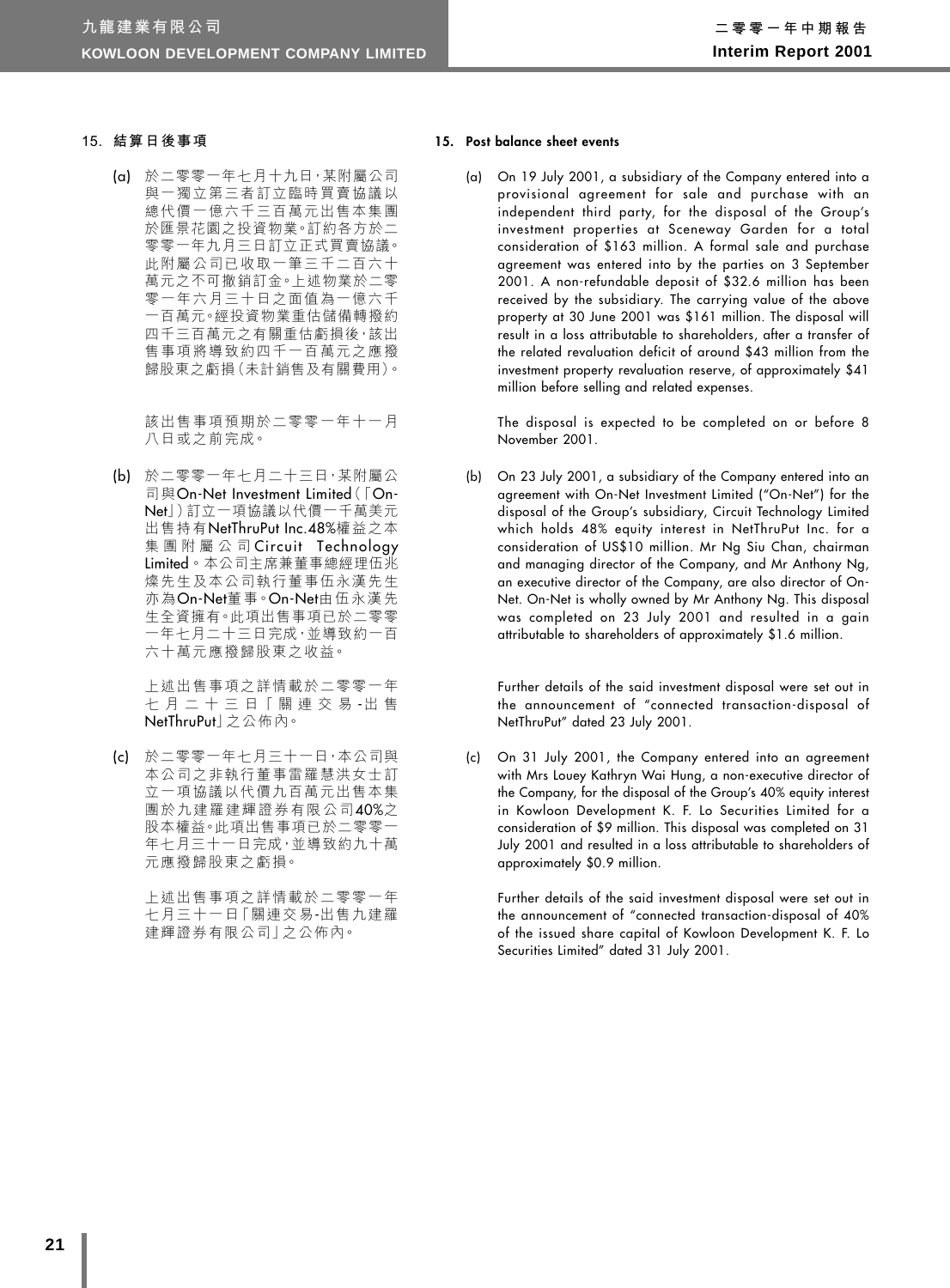- **15. 結算日後事項**(續)
	- (d) 於二零零一年八月二日,某附屬公司與 一獨立第三者訂立臨時買賣協議以總 代價一億五千八百萬元出售本集團於 創建商業大廈之投資物業。訂約各方於 二零零一年八月十五日訂立正式買賣 協議。此附屬公司已收取一筆三千一百 六十萬元之不可撤銷訂金。上述物業於 二零零一年六月三十日之面值為一億 五千七百萬元。經投資物業重估儲備轉 撥約一億九千八百八十萬元之有關重 估虧損後,該出售事項將導致約一億九 千七百八十萬元之應撥歸股東之虧損 (未計銷售及有關費用)。

該出售事項預期於二零零一年十一月 二日或之前完成。

#### **16. 比較數字**

如中期財務報告附註1(a)所載之會計政策變 動,比較數字已予以重列。

#### **17. 批准中期財務報告**

董事會於二零零一年九月十二日批准本中 期財務報告。

#### 15. Post balance sheet events (continued)

(d) On 2 August 2001, a subsidiary of the Company entered into a provisional agreement for sale and purchase with an independent third party, for the disposal of the Group's investment properties at Chong Kin Commercial Building for a total consideration of \$158 million. A formal sale and purchase agreement was entered into by the parties on 15 August 2001. A non-refundable deposit of \$31.6 million has been received by the subsidiary. The carrying value of the above property at 30 June 2001 was \$157 million. The disposal will result in a loss attributable to shareholders, after a transfer of the related revaluation deficit of around \$198.8 million from the investment property revaluation reserve, of approximately \$197.8 million before selling and related expenses.

The disposal is expected to be completed on or before 2 November 2001.

#### **16. Comparative figures**

Comparative figures have been restated as a result of a change in accounting policy as set out in note 1(a) in the interim financial report.

#### **17. Approval of interim financial report**

The interim financial report was approved by the board of directors on 12 September 2001.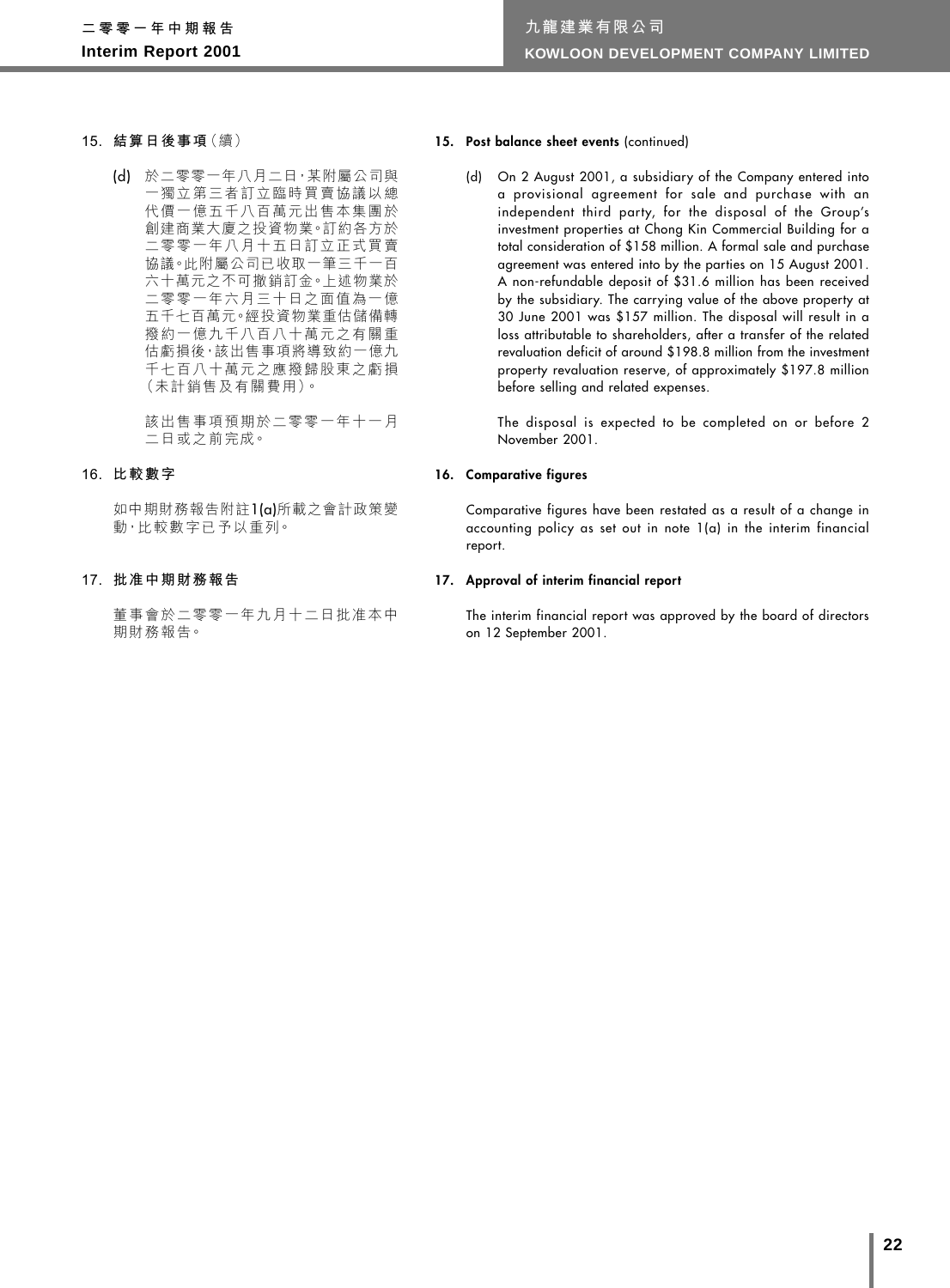## **業務回顧及展望**

於二零零零年租金持續保持增長後,自二零 零一年初以來,由於全球經濟開始下滑,租 金表現呆滯。經作出巨大努力,本集團之投 資物業錄得較佳收入,於二零零一年前半年 錄得租金總收入為一億一千二百萬港元,較 去年同期上升百分之二點八。

於二零零一年六月三十日,集團投資物業之 佔用率與二零零零年十二月三十一日及六 月三十日比較,情況如下:

## **BUSINESS REVIEW AND PROSPECTS**

After experiencing a continuous growth in rental rate in the year 2000, rents have become flat since early 2001 when the global economy started to slowdown. With substantial efforts, the Group was able to achieve a better income flow from the investment properties which recorded a gross rental income of HK\$112 million for the first six months of 2001, representing an increase of 2.8% over the same period last year.

As at 30 June 2001, occupancy rates of the Group's investment properties as compared with those as at 31 December and 30 June 2000 were as follows:–

|            |                                   |            | 佔用率                    |            |
|------------|-----------------------------------|------------|------------------------|------------|
|            |                                   |            | <b>Occupancy Rates</b> |            |
|            |                                   | 於二零零一年     | 於二零零零年                 | 於二零零零年     |
|            |                                   | 六月三十日      | 十二月三十一日                | 六月三十日      |
|            |                                   | At 30 June | At 31 December         | At 30 June |
| 投資物業       | <b>Investment Properties</b>      | 2001       | 2000                   | 2000       |
|            |                                   |            |                        |            |
| 始創中心       | Pioneer Centre                    | 96.5%      | 96%                    | 94.7%      |
| 創建商業大廈     | Chong Kin Commercial Building     | 78.7%      | 94.1%                  | 86.7%      |
| 旺角中心第一期二十樓 | 20th Floor, Argyle Centre Phase I | 90.5%      | 87.8%                  | 91.3%      |
| 匯景花園商場舖位   | Retail Space at Sceneway          |            |                        |            |
|            | Garden Arcade                     | 100%       | 100%                   | 100%       |
| 伊利閣二樓至二十三樓 | 2nd to 23rd Floor, The Elgin      | 79%*       | $95%$ *                | 76.7%*     |

截至二零零一年六月三十日、二零零零年十 二月三十一日及二零零零年六月三十日止 六個月之平均佔用率。

Average occupancy rates for the six months ended 30 June 2001, 31 December 2000 and 30 June 2000.

上述五項投資物業於二零零一年首六個月 之租金收益,較去年同期錄得增長。然而,美 華工業中心及美居中心之停車場於二零零 一年上半年之租金收入,則較二零零零年同 期下跌。始創中心之部份主要寫字樓租約, 將於二零零一年下半年續租,新租金水平很 可能較現時租約所訂的為低。於未來數月, 本集團將面對總租金收益下調之壓力。在二 零零一年下半年,管理層在租金收益與佔用 率兩者之間,將謹慎地從中取得平衡,旨在 為本集團獲取最高收益。

All the above five investment properties recorded increases in rental income for the first six months of 2001 as compared with the same period last year. Nevertheless, both carparks at Merit Industrial Centre and Manor Centre recorded a decrease in rental income for the first half of 2001 when compared with the corresponding period in 2000. Some major tenancies in the office sector of Pioneer Centre will be subject to renewal in the second half of 2001, and it is likely that the new rates will be lower than the current agreements. The Group will face a downward pressure on its total rental income in the months ahead. In the latter half of 2001, Management will take a careful balance between rental rate and occupancy with an aim to attain the highest possible income for the Group.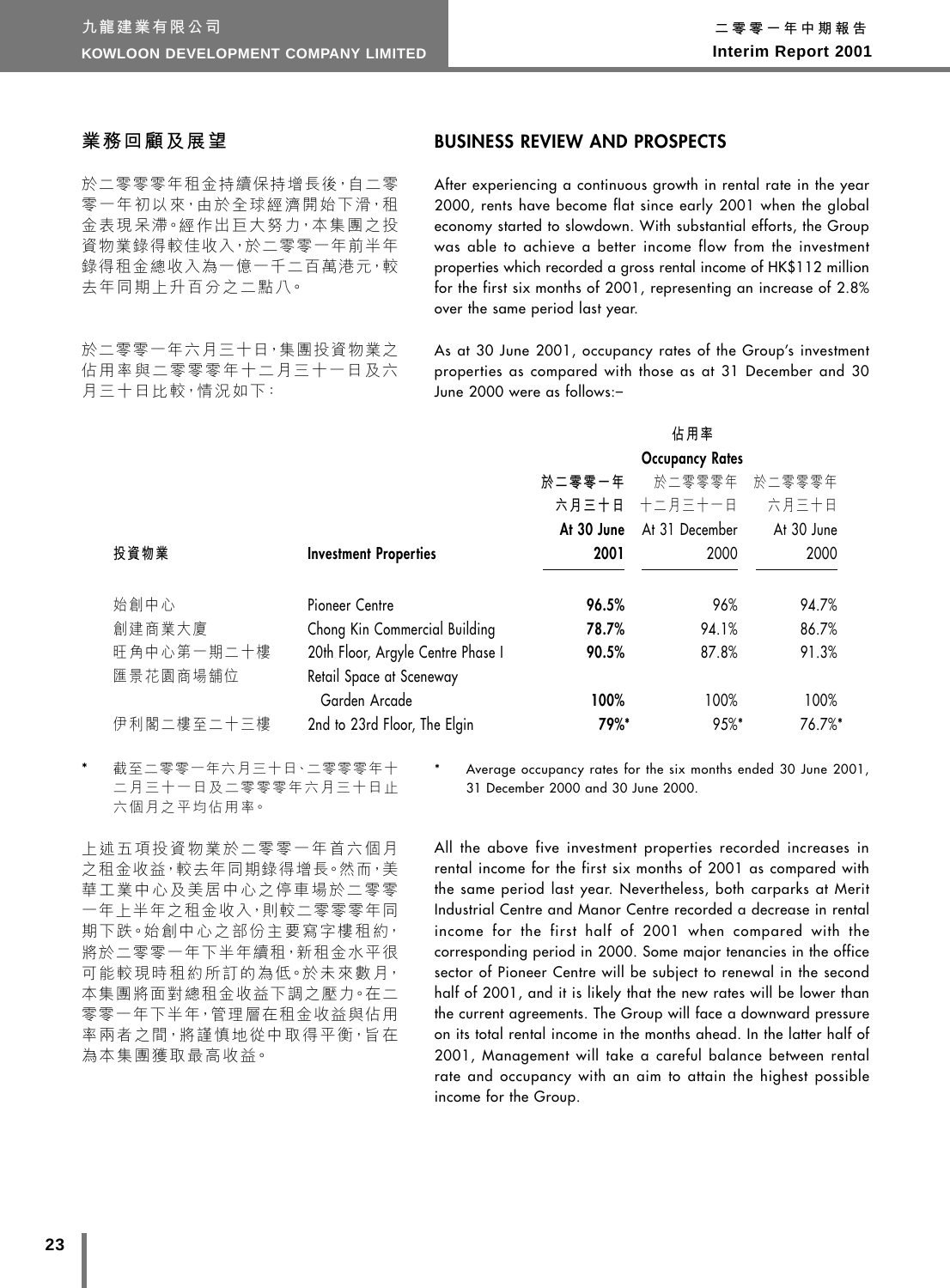## **業務回顧及展望**(續)

於二零零一年八月及九月,本集團簽訂買賣 協議,出售創建商業大廈及匯景花園之商 舖,代價分別為一億五千八百萬港元及一億 六千三百萬港元,與兩項物業之面值相近。 於投資物業重估儲備轉撥有關之重估虧損 將導致此兩項出售事項出現二億三千九百 萬港元之虧損。出售事項將於二零零一年十 一月完成。

位於觀塘功樂道四十至四十二號之海天園, 住宅單位之銷售反應仍未令人滿意。

位於香港羅便臣道三十一號之發展地盤,地 基工程在進行當中,預計二零零一年九月底 完成。

本公司之全資附屬公司康居物業管理有限 公司,在回顧期內,維持其兩幢商業大廈及 四幢住宅大廈之管理組合。其擁有百分之四 十九之合營公司宜居物業管理有限公司,於 二零零一年三月取得香港房屋委員會之物 業服務合約,由二零零一年七月一日開始, 為青衣長青邨及長亨邨之九千七百零四個 軍位提供管理服務。此合營公司將覓取機 會,在二零零一年下半年競投居者有其屋計 劃下之屋擥物業管理合約。

由於本公司在二零零一年六月期間向本公 司股東分派五千二百萬股九龍巴士控股有 限公司股份作為特別中期股息,本集團之長 期上市證券投資組合因而大幅減少。在同一 月份,本集團以代價九百九十萬港元認購路 訊通控股有限公司四百三十七萬股股份。在 長期上市證券投資方面之總收益,二零零一 年首六個月共獲六千六百七十萬港元,相較 去年同期增長百分之二十四點八。

金公主娛樂有限公司集團繼續出售其影片 庫之影片版權,在二零零一年上半年輕微獲 利四十三萬港元。

九龍建業財務有限公司在二零零一年首六 個月之表現持續理想,盈利較去年同期增長 百分之五十一點六,成績令人滿意。

## **BUSINESS REVIEW AND PROSPECTS** (continued)

In August and September 2001, the Group has signed sale and purchase agreements for the sale of Chong Kin Commercial Building and the retail space at Sceneway Garden Arcade at considerations of HK\$158 million and HK\$163 million respectively, which are similar to the carrying values of both properties. The two disposals will result in a loss of HK\$239 million after a transfer of the related revaluation deficit from the investment property revaluation reserve. Completion of these sales will be in November 2001.

Sales response of the residential units at The Verandah Garden at 40-42 Kung Lok Road, Kwun Tong remained unsatisfactory.

Foundation work of the development site at 31 Robinson Road, Hong Kong is underway and is expected to be completed by the end of September 2001.

The Company's wholly-owned subsidiary, Country House Property Management Limited, has maintained its management portfolio covering two commercial buildings and four residential buildings during the period under review. In March 2001, its 49% owned joint venture company, Easy Living Property Management Limited, was awarded a Property Service Contract by the Hong Kong Housing Authority for the management of 9,704 units in Cheung Ching Estate and Cheung Hang Estate, Tsing Yi commencing from 1 July 2001. This joint venture company will seek opportunities to bid for the property management contracts of the Home Ownership Scheme estates in the latter half of 2001.

The Group's long-term listed investment portfolio reduced substantially with the distribution of 52 million shares of The Kowloon Motor Bus Holdings Limited to the Company's shareholders as a special interim dividend in June 2001. In the same month, the Group subscribed 4.37 million shares of RoadShow Holdings Limited at a consideration of HK\$9.9 million. Total income received from the long-term listed investments for the first six months of 2001 was HK\$66.7 million, an increase of 24.8% over the same period last year.

Golden Princess Amusement Company Limited Group continued to sell film rights of its film library and obtained a small profit of HK\$0.43 million for the first half of 2001.

Kowloon Development Finance Limited continued to perform well during the first six months of 2001 and achieved a satisfactory growth of 51.6% in profit over the corresponding period last year.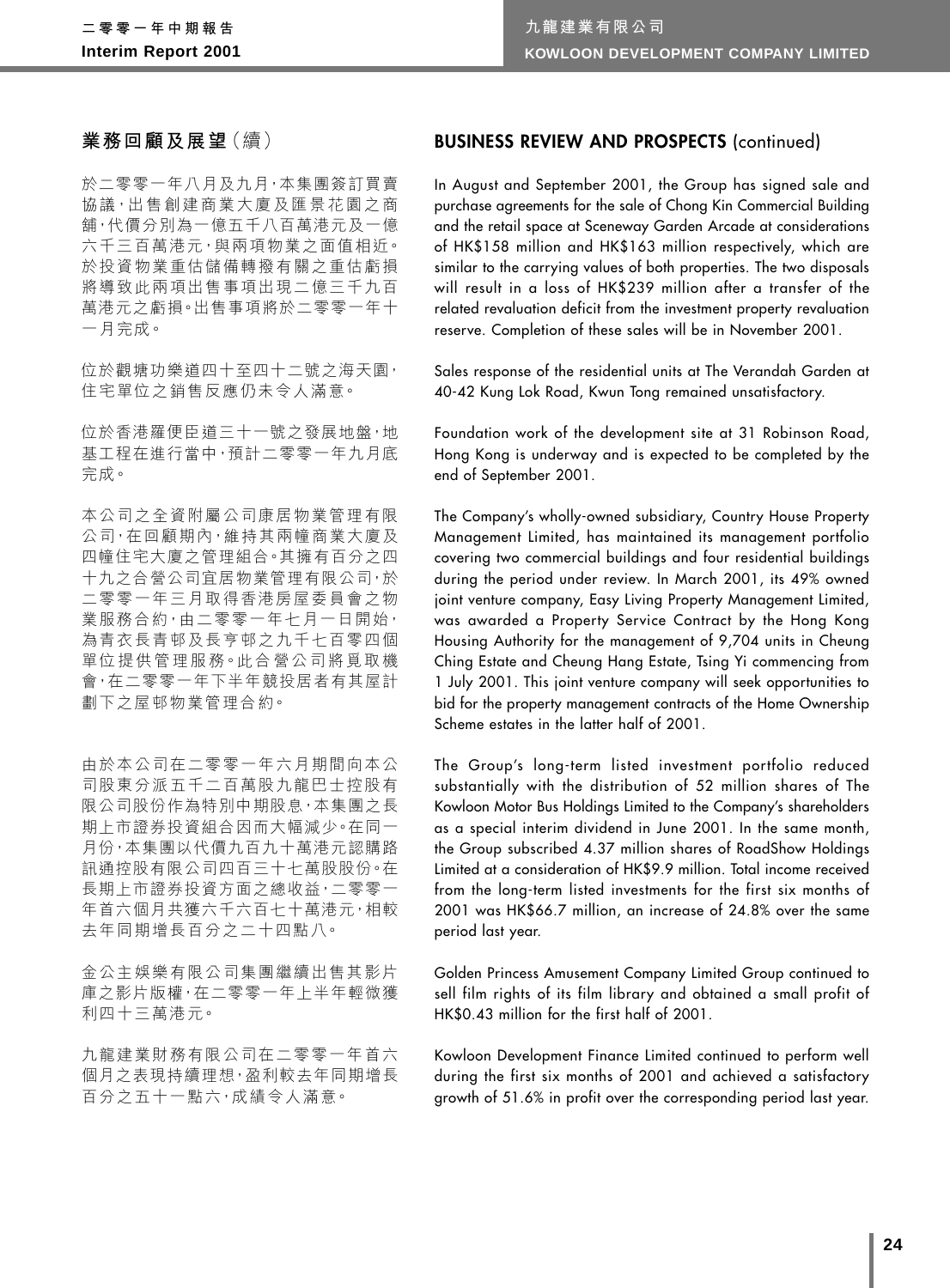## **業務回顧及展望**(續)

本公司旗下一家從事證券買賣業務之全資 附屬公司巨盈投資有限公司,於回顧期內錄 得溢利三百萬港元,而去年同期則錄得盈利 十一萬港元。

由於九建雅琳達有限公司近年業務表現欠 佳,管理層已決定縮減其營運規模,並於二 零零一年四月終止經營所有鞋類維修連鎖 店。

由於經濟環境惡化及股市表現不振,九建羅 建輝證券有限公司於二零零一年首六個月 期間蒙受虧損,而本集團分佔其虧損九十三 萬港元。於二零零一年七月,本集團變現其 於該證券代理公司所持百分之四十股權,代 價為九百萬港元。所產生之九十萬港元虧損 將於二零零一年下半年入帳。

本集團持有百分之五十股權之豐城有限公 司於回顧之六個月內為本集團帶來約二百 萬港元之溢利。現時於瀋陽、吉林及天津之 合作合營企業經營共二十二條巴士路線,擁 有五百七十九輛巴士之車隊,每日之載客量 接近五十萬人次。管理層將繼續尋求商機以 擴展其業務,並估計是項投資將為本集團帶 來穩定回報。

於二零零一年首六個月,本集團分佔一家加 拿大網上原油交易之公司-NetThruPut Inc 之虧損為一百五十萬港元。於二零零一年七 月,本集團以代價一千萬美元出售其於Circuit Technology Limited(一間擁有NetThruPut Inc百分之四十八股權之公司)之全部權益, 並獲得溢利一百六十萬港元。

鑒於經濟條件不理想,大部份客戶已削減彼 等於資訊科技之投資,故Asiasoft Hong Kong Limited於二零零一年首六個月錄得虧損,本 集團分佔之虧損為六十二萬港元。

由於全球經濟衰退,因此經營時尚女裝皮鞋 及配件之主要零售商Southern Success Corporation之表現未能達致其目標。該公司於 二零零一年首六個月為本集團帶來之溢利 為二百一十萬港元。

## **BUSINESS REVIEW AND PROSPECTS** (continued)

Gargantuan Investment Limited, a wholly-owned subsidiary of the Company which is engaged in securities trading activities, recorded a profit of HK\$3 million for the period under review as compared with HK\$0.11 million profit made in the corresponding period in 2001.

Due to the discouraging performance of KDC Prologue Limited in recent years, Management has decided to scale down its operation and ceased to operate all the shoe repairs chain stores in April 2001.

As a result of the deteriorating economic conditions and the depressing stock market, Kowloon Development K. F. Lo Securities Limited suffered a loss during the first six months of 2001 and the Group's share of the loss was HK\$0.93 million. In July 2001, the Group realized its 40% shareholdings of the securities broking company at a consideration of HK\$9 million, which gave rise to a loss of HK\$0.9 million to be accounted for in the latter half of 2001.

The Group's 50% owned associated company, Harvest City Ltd., contributed a profit of around HK\$2 million to the Group for the six months under review. The existing cooperative joint ventures in Shenyang, Jilin and Tianjin operated a total of 22 bus routes with a fleet of 579 buses, serving a daily patronage of nearly 500,000 passengers. Management will continue to pursue opportunities to expand the business operations and it is anticipated that this investment will bring in a steady return to the Group.

The Group's share of the loss of the Canadian internet-based crude oil trading company, NetThruPut Inc, was HK\$1.5 million for the first six months of 2001. In July 2001, the Group disposed of all its interests in Circuit Technology Limited which held 48% shareholdings in NetThruPut Inc at a consideration of US\$10 million and obtained a profit of HK\$1.6 million.

In view of the unfavourable economic conditions, many customers have cut down their budgets on IT enhancement and as a result Asiasoft Hong Kong Limited recorded a loss for the first half of 2001 and the Group's share was HK\$0.62 million.

Due to the global economic recession, the performance of Southern Success Corporation, a leading retailer of fashionable ladies' footwear and accessories, did not meet its target. Profit contributed by this company to the Group amounted to HK\$2.1 million for the first six months of 2001.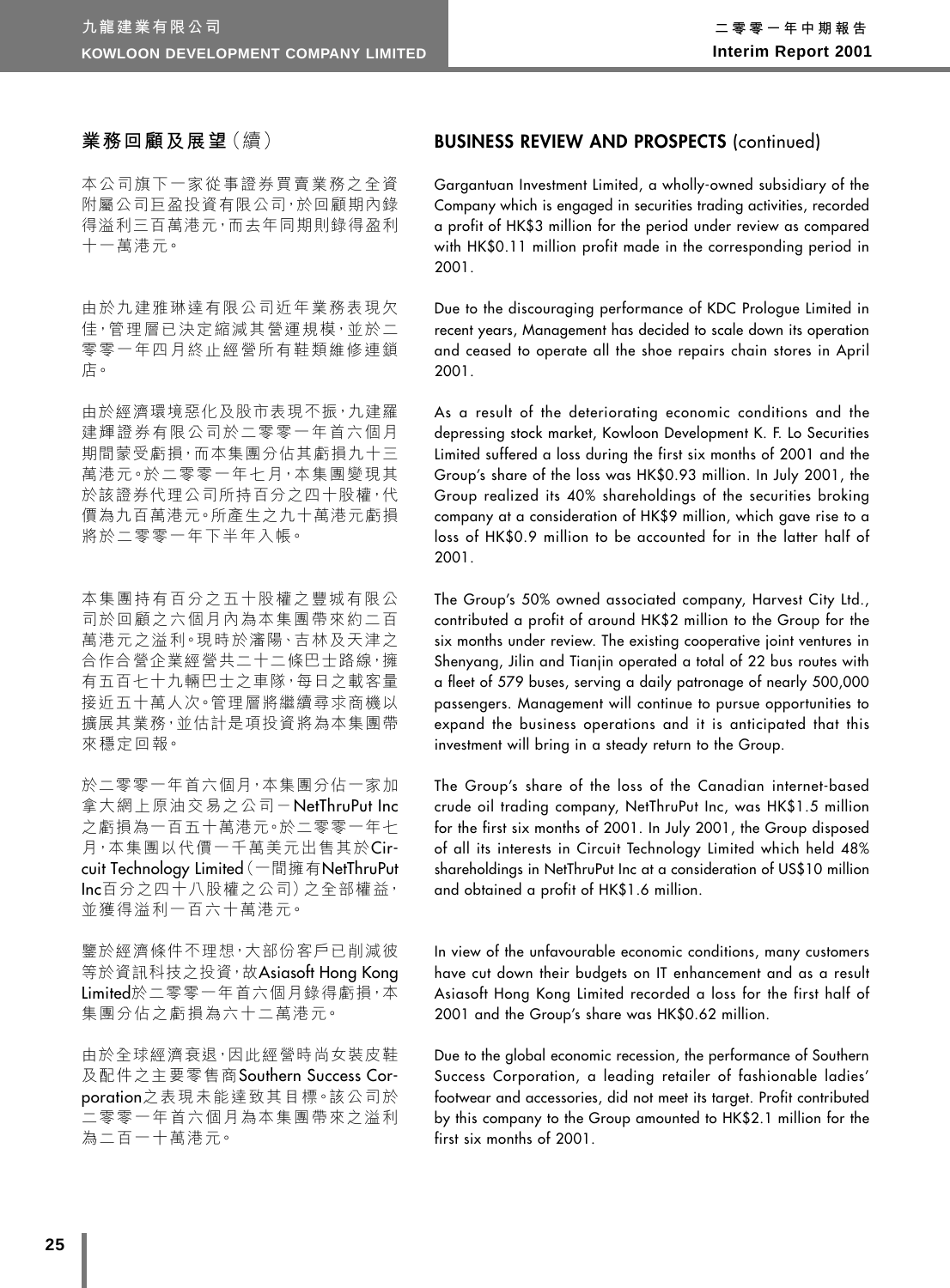## **財務回顧**

本集團於二零零一年六月三十日之銀行貸 款為八億二千一百三十萬港元,較二零零零 年十二月三十一日出現輕微下降。本集團已 與銀行訂定共十三億四千九百三十萬港元 之融資安排。管理層認為現有之銀行融資足 以應付本集團日後之資金需要及承擔。

經於二零零一年六月派付特別中期股息後, 本集團之資產淨值顯著下跌,由二零零零年 十二月三十一日之四十三億五千九百萬港 元下降至二零零一年六月三十日之三十四 億二千六百萬港元。因此,資本負債比率由 二零零零年十二月三十一日之百分之二十 增加至二零零一年六月三十日之百分之二 十四。

所有銀行貸款利率均以浮息計算。今年上半 年多次減息,管理層抓緊時機,訂立為數二 億港元之兩年利率掉期合約。管理層將密切 留意集團其餘融資債務所承受之利率風險。

㶅率變動將不會對本集團構成重大影響。

## **僱員福利**

於二零零一年六月三十日,本集團僱用約一 百四十名員工。員工薪酬由管理層每年按員 工表現及市場情況釐定。本集團透過各類型 培訓促進員工不斷改進及發展。

據一項由股東於二零零零年六月十九日通 過之購股權計劃,購股權可授予本集團之僱 員(包括執行董事)以認購本公司股份。

集團自一九九四年十月一日起已設有固定 供款之僱員退休計劃,並於二零零零年十二 月一日設有強積金計劃。

## **FINANCIAL REVIEW**

The Group's total bank borrowings as at 30 June 2001 was HK\$821.3 million, slightly less than that of 31 December 2000. A total of HK\$1,349.3 million facilities has been arranged with banks. Management considers that the existing banking facilities are sufficient for the Group's future funding needs and commitments.

After the special interim dividend distributed in June 2001, the net asset value of the Group reduced significantly from HK\$4,359 million as at 31 December 2000 to HK\$3,426 million as at 30 June 2001. As a result, the debt to equity ratio increased from 20% as at 31 December 2000 to 24% as at 30 June 2001.

All bank borrowings are arranged on a floating rate basis. With several cuts in interest rates earlier this year, Management had seized the timing and entered into a 2-year interest rate swap contract for HK\$200 million. Management will closely monitor the Group's exposure to interest rate risks on the remaining financial obligations.

The Group's exposure to exchange rate fluctuations is insignificant.

## **STAFF BENEFITS**

As at 30 June 2001, the Group employed around 140 staff. Staff remuneration is reviewed annually by the Management based on the staff's performance and prevailing market conditions. The Group facilitates continual staff improvement and development by providing various forms of training.

A share option scheme was approved by the shareholders on 19 June 2000 under which options may be granted to employees of the Group, including the executive directors, to subscribe for shares of the Company.

The Group operates a defined contribution staff retirement scheme since 1 October 1994 and a mandatory provident fund scheme since 1 December 2000.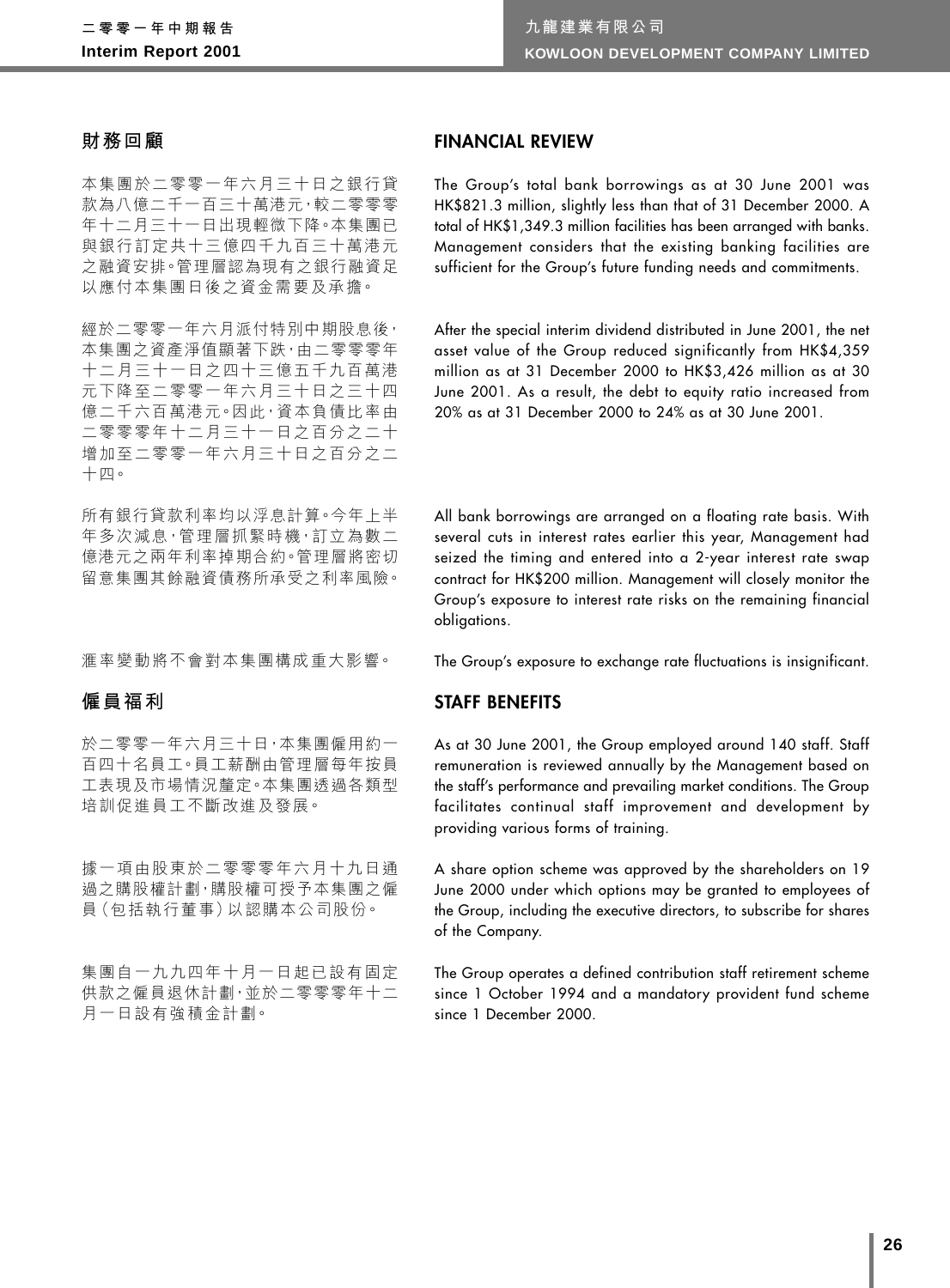## **董事之股份權益**

於二零零一年六月三十日,根據董事所佔股 份權益登記冊記錄,董事擁有本公司及其聯 營公司已發行股本之權益如下:-

### **(A) 九龍建業有限公司**

## **DIRECTORS' INTERESTS IN SHARES**

As at 30 June 2001, the interests of the directors in the issued share capital of the Company and its associated company as recorded in the register of directors' share interests were as follows:–

#### **(A) Kowloon Development Company Limited**

| 董事姓名                                   | 個人權益<br>Personal    | 家族權益<br>Family                   | 每股港幣一角之股份<br>Shares of HK\$0.10 each<br>公司權益<br>Corporate | 其他權益<br>Other                   |
|----------------------------------------|---------------------|----------------------------------|-----------------------------------------------------------|---------------------------------|
| <b>Name of Director</b>                | interests           | interests                        | interests                                                 | interests                       |
| 伍兆燦<br>Ng Siu Chan                     |                     | 74,271,550<br>(附註1)<br>(Note 1)  |                                                           |                                 |
| 余樹泉<br>Yu Shu Chuen                    |                     |                                  |                                                           | 10,556,100<br>(附註2)             |
| 吳雷覺珍<br>Ng Louey Kwok Chun, Phyllis    | 1,843,050           |                                  |                                                           | (Note 2)                        |
| 余雷覺雲<br>Yu Louey Kwok Won, Carol Wilma | 988,950             |                                  |                                                           |                                 |
| 鄧日燊<br>Tang Yat Sun, Richard           | 7,657,800           |                                  | 23,137,650<br>(附註3)                                       |                                 |
| 伍大慰<br>Wu-Chang Guillermo              | 168,750             |                                  | (Note 3)<br>14,130,450<br>(附註3、4及5)                       |                                 |
| 雷羅慧洪<br>Louey Wai Hung, Kathryn        | 212,250             |                                  | (Notes $3, 4$ and $5$ )                                   | 8,846,850<br>(附註6)              |
| 雷禮權<br>Louey Lai Kuen, William         | 3,749,600           | 41,400                           |                                                           | (Note 6)                        |
| 伍永漢<br>Ng Anthony                      | 2,150,750           |                                  | 3,926,100<br>(附註3及4)<br>(Notes 3                          | 74,271,550<br>(附註1)<br>(Note 1) |
| 劉少賢<br>Lau Siu Yin                     | 171,050             | 349,200                          | and $4$ )                                                 |                                 |
| 余啟超<br>Yu Kai Chiu, David              | 1,658,250<br>(附註7)  |                                  |                                                           | 1,452,600<br>(附註8)              |
| 伍啟華<br>Ng Kai Wah, Peter               | (Note 7)<br>308,250 |                                  |                                                           | (Note 8)                        |
| 余鋭超<br>Yu Yui Chiu                     | 537,900             |                                  | 9,901,050<br>(附註3)                                        | 269,250<br>(附註9)                |
| 余淦超<br>Yu Kam Chiu                     | 378,400             | 4,700,000<br>(附註10)<br>(Note 10) | (Note 3)                                                  | (Note 9)                        |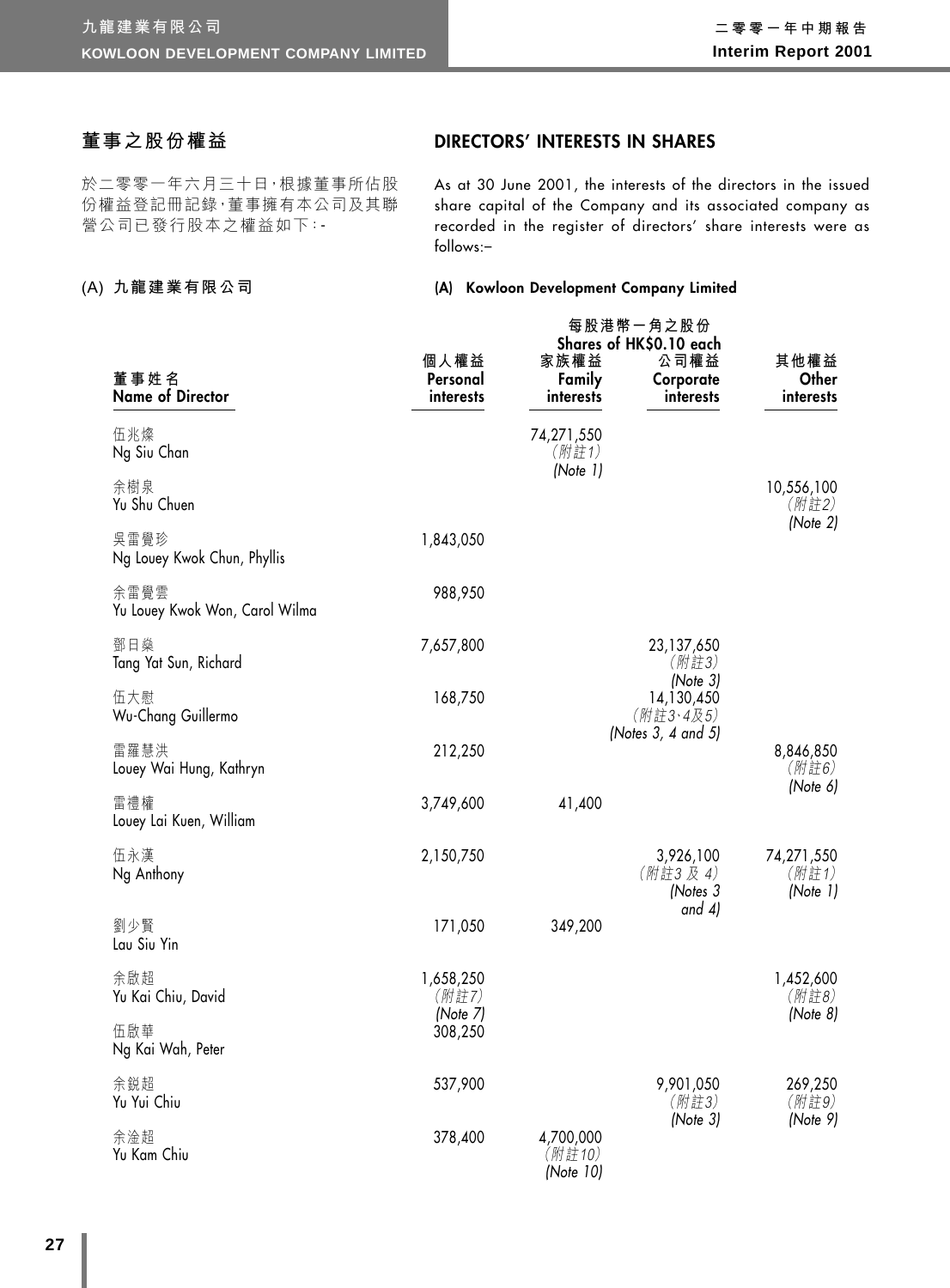**董事之股份權益**(續)

**(B) 九建羅建輝證券有限公司**

## **DIRECTORS' INTERESTS IN SHARES** (continued)

## **(B) Kowloon Development K. F. Lo Securities Limited**

|    | 董事姓名<br><b>Name of Director</b>                                                                            | 個人權益<br>Personal<br>interests |                                                                                                                                                                                                                                                                                                                                                                                                                             | 家族權益<br>Family<br>interests                     | 每股港幣一元之股份<br>Shares of HK\$1.00 each<br>公司權益<br>Corporate<br>interests | 其他權益<br>Other<br>interests                                                                                                                                                                                                                                                         |
|----|------------------------------------------------------------------------------------------------------------|-------------------------------|-----------------------------------------------------------------------------------------------------------------------------------------------------------------------------------------------------------------------------------------------------------------------------------------------------------------------------------------------------------------------------------------------------------------------------|-------------------------------------------------|------------------------------------------------------------------------|------------------------------------------------------------------------------------------------------------------------------------------------------------------------------------------------------------------------------------------------------------------------------------|
|    | 雷羅慧洪                                                                                                       | 6,000,000                     |                                                                                                                                                                                                                                                                                                                                                                                                                             |                                                 |                                                                        |                                                                                                                                                                                                                                                                                    |
|    | Louey Wai Hung, Kathryn                                                                                    |                               |                                                                                                                                                                                                                                                                                                                                                                                                                             |                                                 |                                                                        |                                                                                                                                                                                                                                                                                    |
| 附註 |                                                                                                            | Notes                         |                                                                                                                                                                                                                                                                                                                                                                                                                             |                                                 |                                                                        |                                                                                                                                                                                                                                                                                    |
| 1. | 74,271,550股股份乃由若干個以伍兆燦先<br>生之妻子及伍永漢先生為其中受益人之信<br>託基金所持有。                                                   | 1.                            |                                                                                                                                                                                                                                                                                                                                                                                                                             |                                                 | Chan's wife and Mr Anthony Ng are beneficiaries.                       | 74,271,550 shares were held by certain trusts of which Mr Ng Siu                                                                                                                                                                                                                   |
| 2. | 匯豐國際信託有限公司以全權信託基金之<br>受託人身份持有10,556,100 股股份。該基<br>金之酌定對象為余樹泉先生的家庭成員。                                       | 2.                            |                                                                                                                                                                                                                                                                                                                                                                                                                             | members of Mr Yu Shu Chuen.                     |                                                                        | HSBC International Trustee Limited held 10,556,100 shares as trustee<br>of a discretionary trust. The discretionary objects are the family                                                                                                                                         |
| 3. | 以上公司權益指一間或多間公司持有之股<br>份。有關董事有權於該等公司之股東大會上<br>行使或控制行使三分一或以上之投票權,或<br>該等公司之董事慣常按照該董事之指示行<br>事。               | 3.                            | The above corporate interests represent shares held by one or more<br>corporations. The director concerned is entitled to exercise or control<br>the exercise of one-third or more of the voting power at general<br>meetings of such corporation or corporations or that the directors of<br>such corporation or corporations are accustomed to act in accordance<br>with the directions or instructions of such director. |                                                 |                                                                        |                                                                                                                                                                                                                                                                                    |
| 4. | 伍大慰先生之公司權益中包括伍永漢先生<br>之公司權益。                                                                               | 4.                            |                                                                                                                                                                                                                                                                                                                                                                                                                             |                                                 | as part of the corporate interests of Mr Wu-Chang Guillermo.           | The corporate interests of Mr Anthony Ng have also been included                                                                                                                                                                                                                   |
| 5. | 伍大慰先生之公司權益中包括3,280,200股<br>股份乃由若干信託基金(該等信託基金之受<br>益人為伍大慰先生、其妻子及其十八歲以下<br>之子女)之受託人所控制之公司所持有。                | 5.                            |                                                                                                                                                                                                                                                                                                                                                                                                                             |                                                 | children under 18 years of age are beneficiaries.                      | 3,280,200 shares included as part of the corporate interests of Mr<br>Wu-Chang Guillermo were held by corporations controlled by trustees<br>of certain trust in which Mr Wu-Chang Guillermo, his wife and his                                                                     |
| 6. | 由一間公司以雷覺坤先生遺產代理人方式<br>持有之14,844,900股股份,其中8,846,850<br>股股份乃就雷羅慧洪女士作為其中一名受<br>益人之利益而持有。                      | 6.                            |                                                                                                                                                                                                                                                                                                                                                                                                                             | one of the beneficiaries.                       |                                                                        | 14,844,900 shares were held by a corporation as nominee for the<br>estate of Mr Lawrence Louey and out of such shares 8,846,850<br>shares were held for the benefit of Mrs Louey Wai Hung, Kathryn as                                                                              |
| 7. | 由余啟超先生持有之715,350股股份乃彼聯<br>同另一名人士持有。                                                                        | 7.                            |                                                                                                                                                                                                                                                                                                                                                                                                                             | jointly with another person.                    |                                                                        | 715,350 shares held by Mr Yu Kai Chiu, David were held by him                                                                                                                                                                                                                      |
| 8. | 香港上海匯豐銀行 (代理人) 有限公司就余<br>振強先生之遺產以信託方式持有6,436,182<br>股股份, 其中1,452,600股股份乃就余啟超<br>先生作為其中一名受益人之利益而持有。         | 8.                            |                                                                                                                                                                                                                                                                                                                                                                                                                             |                                                 | Yu Kai Chiu, David as one of the beneficiaries.                        | Hongkong & Shanghai Banking Corporation (Nominees) Limited held<br>6,436,182 shares on trust for the estate of Mr Yu Chun Keung and<br>out of such shares 1,452,600 shares were held for the benefit of Mr                                                                         |
| 9. | 余鋭超先生聯同另一名人士為一名受益人<br>以信託方式持有269,250股股份,該名受益<br>人有權終身享有來自該等股份之收入。倘該<br>受益人身故,該等股份之權益將賦予余鋭超<br>先生及其已故兄弟之遺產。 | 9.                            |                                                                                                                                                                                                                                                                                                                                                                                                                             | Yu Yui Chiu and the estate of his late brother. |                                                                        | 269,250 shares were held by Mr Yu Yui Chiu jointly with another<br>person on trust for a beneficiary who is entitled to the income arising<br>from such shares during her lifetime. Upon the death of such<br>beneficiary, interest in such shares shall be or become vested in Mr |
|    |                                                                                                            |                               |                                                                                                                                                                                                                                                                                                                                                                                                                             |                                                 |                                                                        |                                                                                                                                                                                                                                                                                    |

- 10. 4,700,000股股份乃由一間余淦超先生之妻 子及其子女為股東之公司所持有。
- 10. 4,700,000 shares were held by a company of which Mr Yu Kam Chiu's wife and children are shareholders.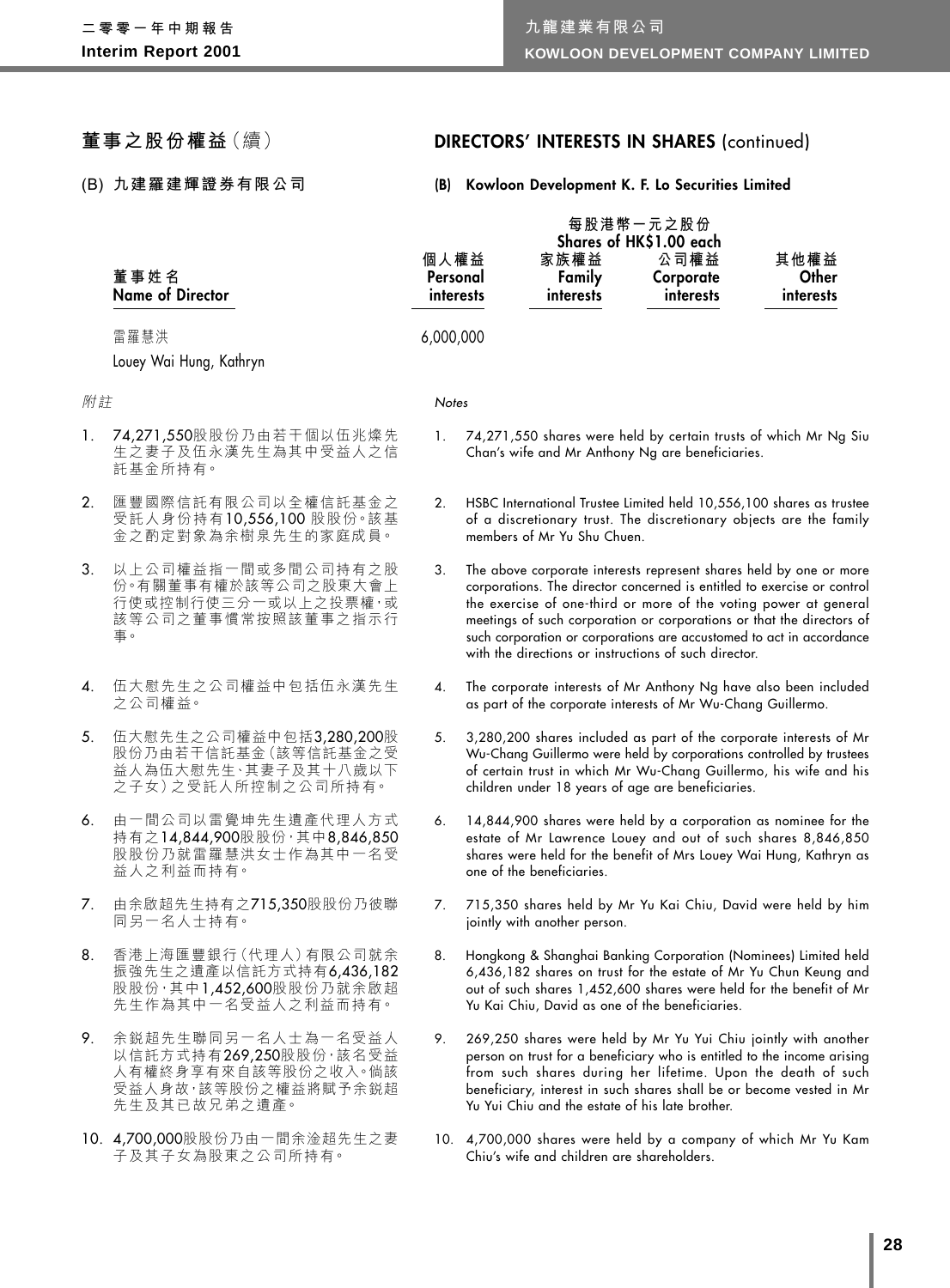**所佔已發行**

## **董事之認股權權益**

## **DIRECTORS' INTERESTS IN OPTIONS TO SUBSCRIBE FOR SHARES**

於二零零一年六月三十日,下述董事根據本 公司於二零零零年六月十九日由股東批准 之購股權計劃獲授予之購股權如下:-

As at 30 June 2001, the directors of the Company who held share options granted under the Company's share option scheme as approved by the shareholders on 19 June 2000 were as follows:–

| 董事姓名<br><b>Name of Director</b> | 認購日期<br>Date of grant | 認購股數<br>No of share<br>options granted | 認購價<br>Subscription<br>price per share | 可行使期間<br><b>Exercisable period</b> |
|---------------------------------|-----------------------|----------------------------------------|----------------------------------------|------------------------------------|
| 雷禮權                             | 18/12/2000            | 3,000,000                              | HK\$3.00                               | $1/1/2004 - 31/12/2008$            |
| Louey Lai Kuen, William<br>伍永漢  | 18/12/2000            | 3,000,000                              | HK\$3.00                               | $1/1/2004 - 31/12/2008$            |
| Ng Anthony                      |                       |                                        |                                        |                                    |
| 劉少賢                             | 18/12/2000            | 3,000,000                              | HK\$3.00                               | $1/1/2004 - 31/12/2008$            |
| Lau Siu Yin                     |                       |                                        |                                        |                                    |

本公司及其任何附屬公司並未於截至二零 零一年六月三十日止六個月內任何時間作 出任何安排,使本公司之董事得藉收購本公 司或其他公司之股份或債券以獲取利益。

## **主要股東**

於二零零一年六月三十日,根據本公司遵照 證券(公開權益)條例第十六(一)條所設存 之登記冊記錄,持有本公司已發行股本百分 之十或以上之主要股東如下:-

At no time during the six months ended 30 June 2001 was the Company or any of its subsidiary companies a party to any arrangements to enable the directors of the Company to acquire benefits by means of the acquisition of shares in or debentures of the Company or any other body corporate.

### **SUBSTANTIAL SHAREHOLDERS**

As at 30 June 2001, the followings are substantial shareholders holding 10% or more of the issued share capital of the Company as recorded in the Company's register kept under S16(1) of the Securities (Disclosure of Interests) Ordinance:–

| 股東姓名<br>Name of Shareholder                             | 持有股份數目<br>Number of<br><b>Shares Held</b> | $\frac{1}{11}$ in $\frac{1}{11}$<br>股份總數之百分比<br>Percentage of Total<br><b>Issued Shares</b> |
|---------------------------------------------------------|-------------------------------------------|---------------------------------------------------------------------------------------------|
| Austral International Limited                           | 83,987,850                                | 17.4%                                                                                       |
| 匯豐控股有限公司<br>HSBC Holdings plc                           | 94,781,850*                               | 19.6%                                                                                       |
| <b>HSBC Finance (Netherlands)</b>                       | 94,781,850*                               | 19.6%                                                                                       |
| HSBC Holdings B.V.                                      | 94,781,850*                               | 19.6%                                                                                       |
| HSBC Investment Bank Holdings B.V.                      | 94,781,850*                               | 19.6%                                                                                       |
| 匯豐國際信託有限公司<br><b>HSBC</b> International Trustee Limited | 94,781,850*                               | 19.6%                                                                                       |
| Kwong Tai Holdings Limited                              | 74,271,550                                | 15.4%                                                                                       |

由於最後四間公司乃匯豐控股有限公司之 全資 附 屬 公 司, 故 該 五 間 公 司 之 94,781,850 股股份乃重疊計算。本公司獲 知會匯豐集團所披露之權益包括以上 Kwong Tai Holdings Limited及伍兆燦先生 與伍永漢先生於董事之股份權益所披露之 74,271,550 股股份。

94,781,850 shares are duplicated amongst the five companies as the last four companies are wholly-owned subsidiaries of HSBC Holdings plc. The Company was informed that the interest disclosed by the HSBC Group includes the 74,271,550 shares disclosed by Kwong Tai Holdings Limited above and in the Directors' Interests in Shares of Mr Ng Siu Chan and Mr Anthony Ng.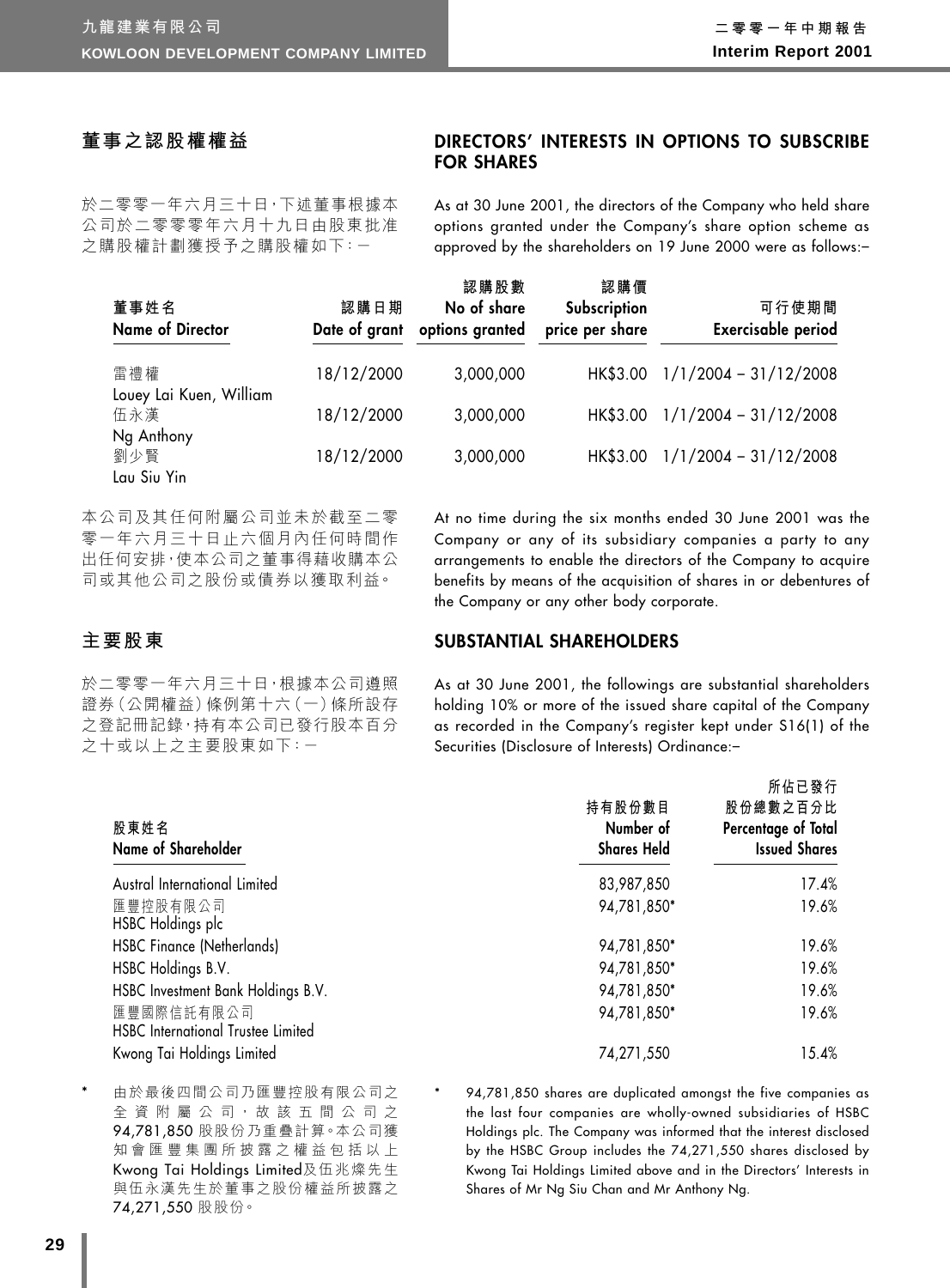## **購買、出售或贖回股份**

本公司或其任何附屬公司於截至二零零一 年六月三十日止六個月內並無購買、出售或 贖回本公司之股份。

## **遵守最佳應用守則**

董事並不知悉任何資料足以合理地指出本 公司於截至二零零一年六月三十日止六個 月之任何時間內,並無遵守香港聯合交易所 有限公司之上市條例中附錄十四所列出之 最佳應用守則。

## **PURCHASE, SALE OR REDEMPTION OF SHARES**

There was no purchase, sale or redemption by the Company, or any of its subsidiary companies, of the Company's shares during the six months ended 30 June 2001.

## **COMPLIANCE WITH THE CODE OF BEST PRACTICE**

The directors are not aware of any information which would reasonably indicate that the Company was not in compliance with the Code of Best Practice, as set out by The Stock Exchange of Hong Kong Limited in Appendix 14 to the Listing Rules at any time during the six months ended 30 June 2001.

主席 **伍兆燦**

#### **NG Siu Chan** Chairman

香港,二零零一年九月十二日

Hong Kong, 12 September 2001